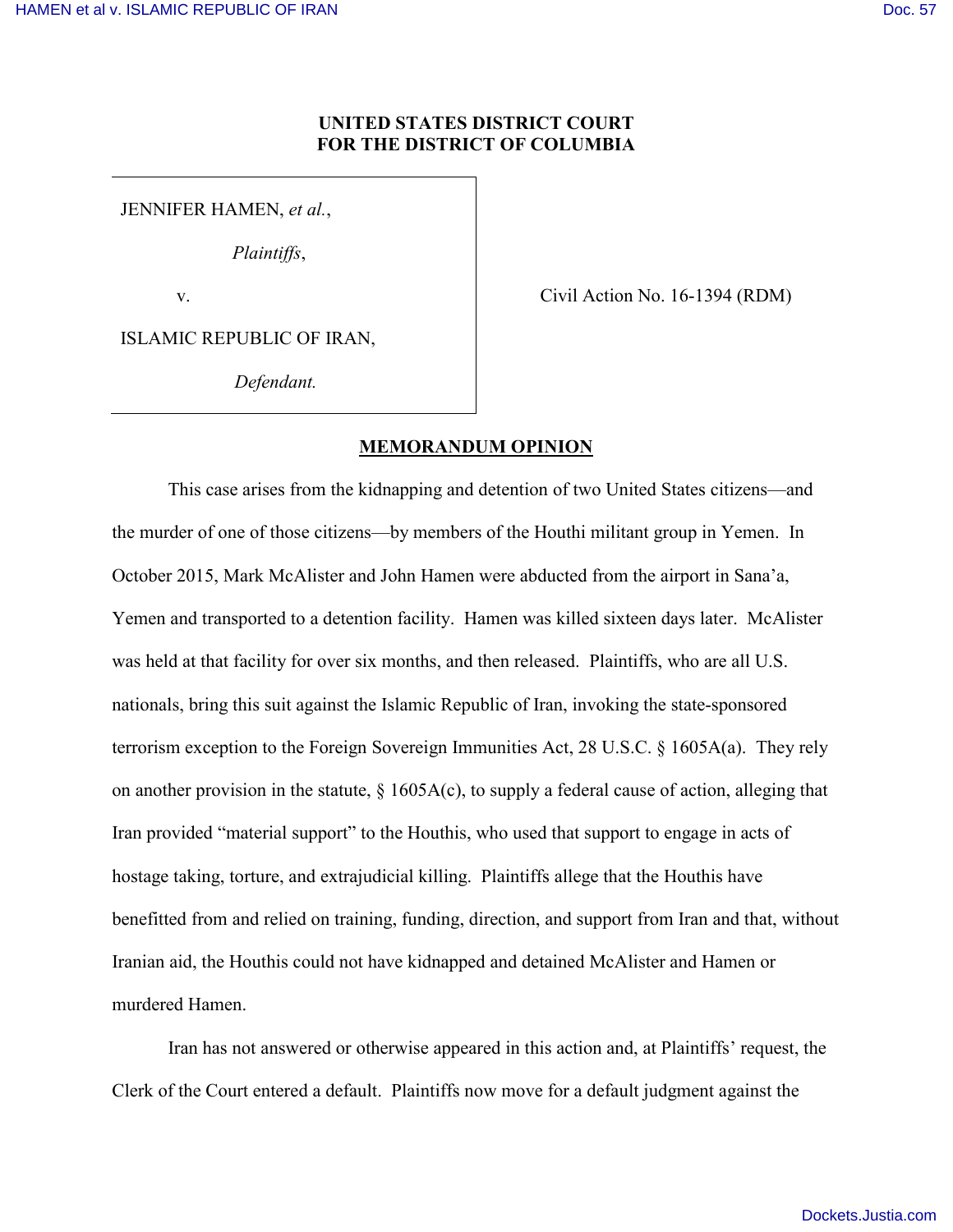Islamic Republic of Iran. Dkt. 31. As explained below, Plaintiffs have established their right to relief under 28 U.S.C. § 1605A(c). Accordingly, Plaintiffs' motion for the entry of a default judgment against the Islamic Republic of Iran will be granted. The Court will refer the matter to a special master to assist in evaluating Plaintiffs' damages.

## **I. INTRODUCTION**

Plaintiffs Mark McAlister, the estate of John Hamen, and eleven of their family members, bring this action against Defendants the Islamic Republic of Iran and the Syrian Arab Republic for "provi[ding] material military and economic support" to the Yemeni militant group that abducted McAlister and Hamen, held them captive, and murdered Hamen, alleging that the "violence . . . [was] an expected and welcomed result of such support." Dkt. 1 at 16–17 (Compl. ¶¶ 94, 106). Plaintiffs effected service on the Islamic Republic of Iran in December 2017, Dkt. 25, and Iran has not answered, filed a motion under Federal Rule of Civil Procedure 12, or otherwise appeared, Dkt. 26. In July 2018, Plaintiffs voluntarily dismissed their claims against the Syrian Arab Republic. Dkt. 42.

Plaintiffs now seek entry of a default judgment against the Islamic Republic of Iran pursuant to Federal Rule of Civil Procedure 55. Dkt. 32. Entry of a default judgment is not automatic, however, and requires the Court to exercise its sound discretion. *See Mwani v. bin Laden*, 417 F.3d 1, 6 (D.C. Cir. 2005); *Sanchez v. Devashish Hospitality, LLC*, 322 F.R.D. 32, 36 (D.D.C. 2017); *Boland v. Yoccabel Const. Co.*, 293 F.R.D. 13, 17 (D.D.C. 2013) (citing *Jackson v. Beech*, 636 F.2d 831, 836 (D.C. Cir. 1980)). Most notably, the Court must—in all cases satisfy itself that it has subject-matter jurisdiction over the claims and personal jurisdiction over the defendant. *See Jerez v. Republic of Cuba*, 775 F.3d 419, 422 (D.C. Cir. 2014) ("A default judgment rendered in excess of a court's jurisdiction is void."); *Mwani*, 417 F.3d at 6 (explaining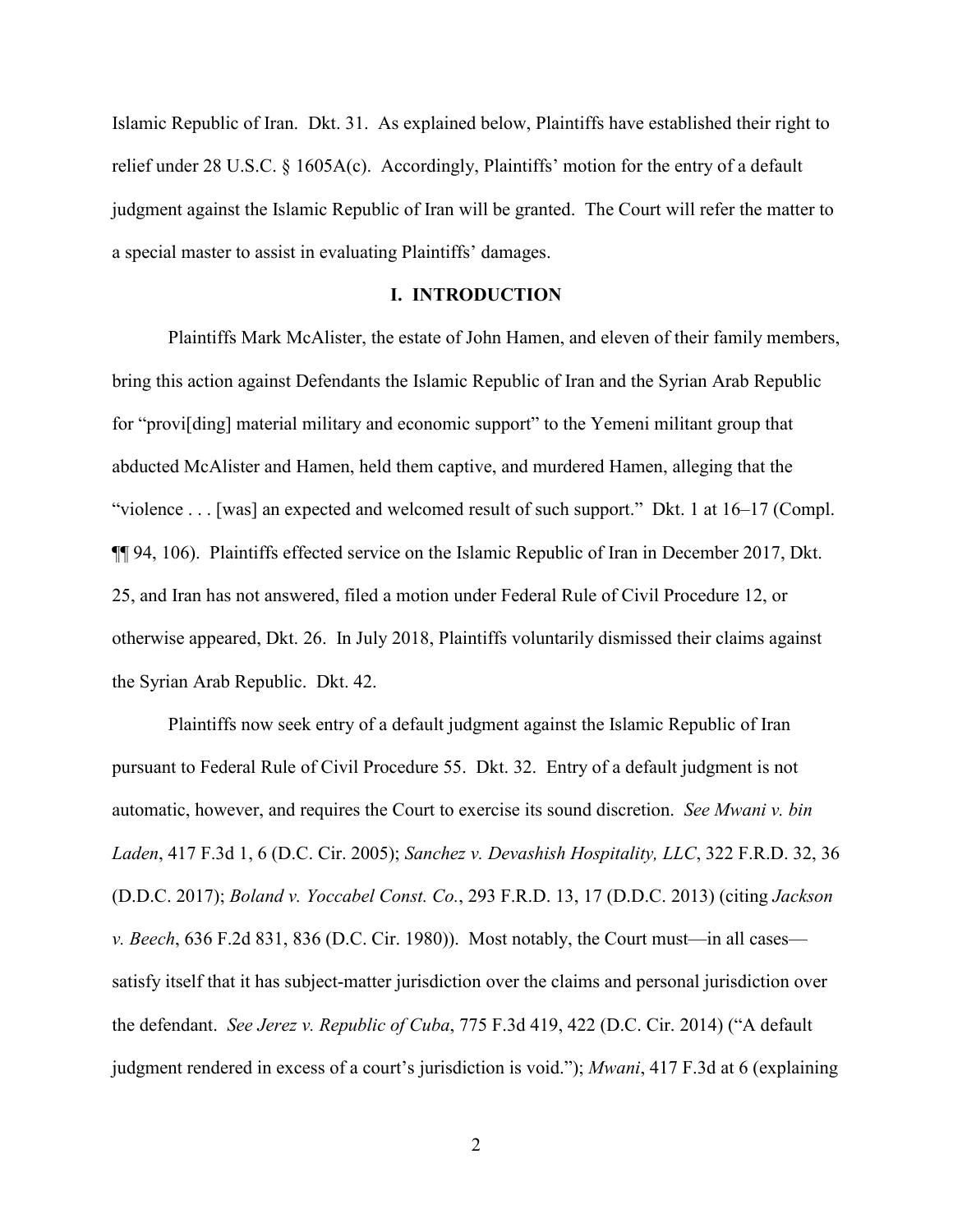that a court must "satisfy itself that it has personal jurisdiction before entering judgment against an absent defendant").

In cases brought against a foreign state, however, the Court's discretion to enter a default judgment is more narrowly circumscribed. By statute, no federal or state court may enter a default judgment against a foreign state or instrumentality "unless the claimant establishes his claim or right to relief by evidence satisfactory to the court." 28 U.S.C. § 1608(e). This is the same standard that applies to default judgments against the United States under Federal Rule of Civil Procedure 55(d). *See Owens v. Republic of Sudan*, 864 F.3d 751, 785 (D.C. Cir. 2017); *Hill v. Republic of Iraq*, 328 F.3d 680, 683 (D.C. Cir. 2003). In a case such as this, which alleges that a foreign state materially supported acts of terrorism, the district court must determine "how much and what kinds of evidence the plaintiff must provide." *Han Kim v. Democratic People's Republic of Korea*, 774 F.3d 1044, 1047 (D.C. Cir. 2014). And the Court must do so in light of both Congress's purpose in enacting § 1605A—that is, to "compensate the victims of terrorism [so as to] punish foreign states who have committed or sponsored such acts and [to] deter them from doing so in the future," *id*. at 1048 (citation omitted)—and the difficulty in obtaining "firsthand evidence and eyewitness testimony . . . from an absent and likely hostile sovereign," *Owens*, 864 F.3d at 785. As a result, Plaintiffs carry the burden of (1) producing evidence sufficient to show that their claims fall within the state-sponsored terrorism exception to the FSIA, *see* 28 U.S.C. § 1605A(a); *Owens*, 864 F.3d at 784; (2) establishing that Iran was served in accordance with the FSIA, *see* 28 U.S.C. § 1608(a); and (3) demonstrating their right to relief under federal, *see* 28 U.S.C. § 1605A(c), or state law, *Owens*, 864 F.3d at 808, by offering evidence "satisfactory to the court," 28 U.S.C. § 1608(e).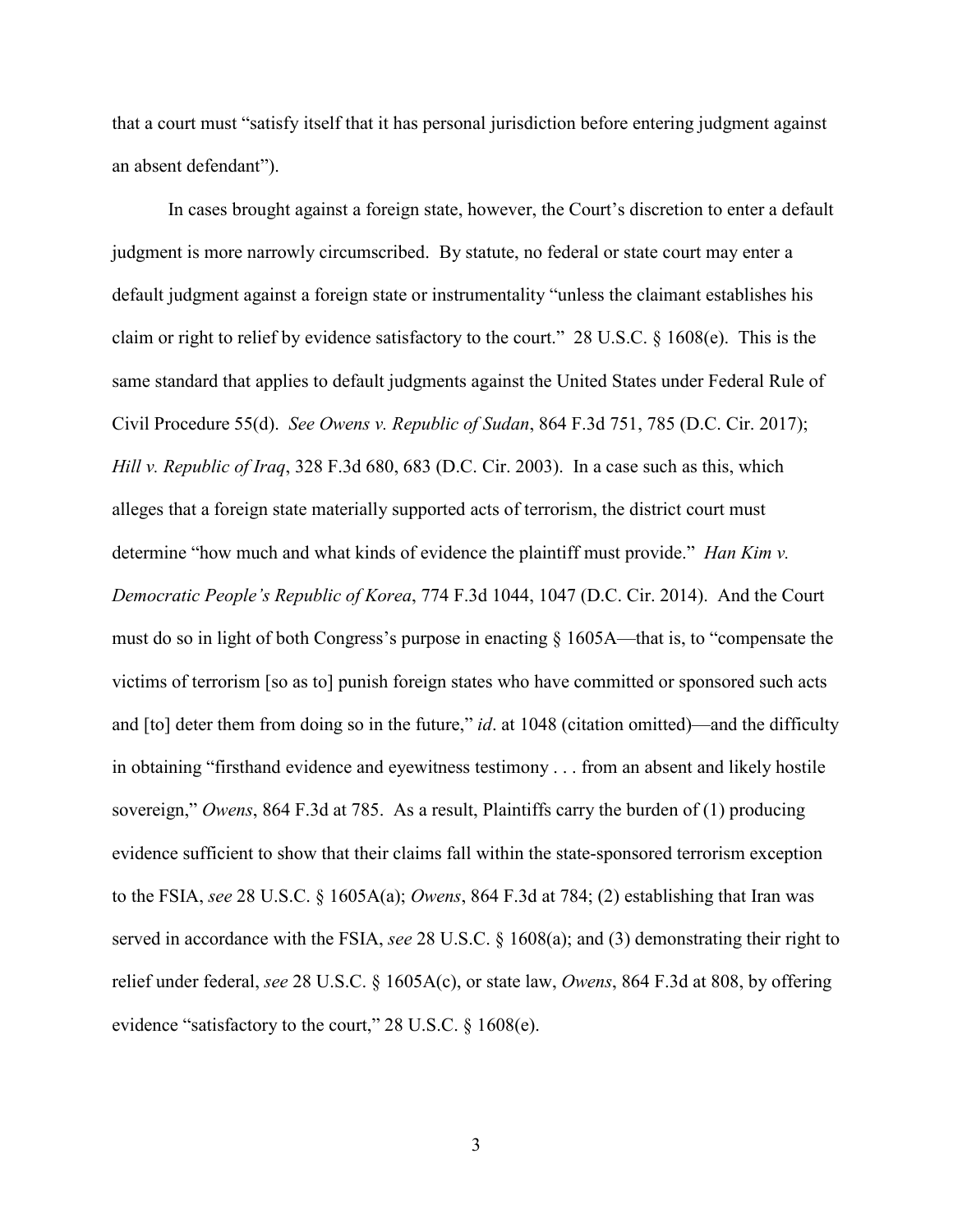Against this backdrop, the Court held a two-day hearing on liability, Dkt. 48 (Jul. 25,

2018 Hrg. Tr.), Dkt. 49 (Jul. 26, 2018 Hrg. Tr.), and received additional evidentiary submissions, Dkt. 44-1, Dkt. 44-2, Dkt. 44-3, as well as proposed findings of fact and conclusions of law from Plaintiffs, Dkt. 53. In the course of the hearing, the Court applied the Federal Rules of Evidence, but did so on the understanding, first, that it has "the authority—indeed, . . . the obligation—to 'adjust [evidentiary requirements] to . . . differing situations,'" *Han Kim*, 774 F.3d at 1048 (quoting *Bundy v. Jackson*, 641 F.2d 934, 951 (D.C. Cir. 1981)) (modifications in *Han Kim*), and, second, that the Court need not "step into the shoes of the defaulting party and pursue every possible evidentiary challenge," *Owens*, 864 F.3d at 785. Expert testimony, moreover, is not only entirely proper, but often sufficient, *see id.* at 787–89, and even indispensable in "terrorism cases . . . because firsthand evidence of terrorist activities is difficult, if not impossible to obtain." *Id.* at 787. Whether through expert testimony or other competent evidence, the Court must ultimately determine whether the Plaintiffs have "substantiate[d] [the] essential element[s] of jurisdiction" with admissible evidence. *Id.* at 786.

Based upon the record and the facts available for judicial notice, the Court now makes the following findings of fact and conclusions of law.

## **II. FINDINGS OF FACT**

Plaintiffs' evidentiary presentation included testimony from eleven witnesses (including experts), and over a dozen exhibits (including government reports). The Court heard from Michael Pregent, a Senior Fellow at the Hudson Institute and former intelligence officer and fellow at the National Defense University; Dr. Daniel Green, a Defense Fellow at the Washington Institute for Near East Policy; Dr. Jonathan Arden, a forensic pathologist who previously served as the Chief Medical Examiner of the Northern Virginia Region and First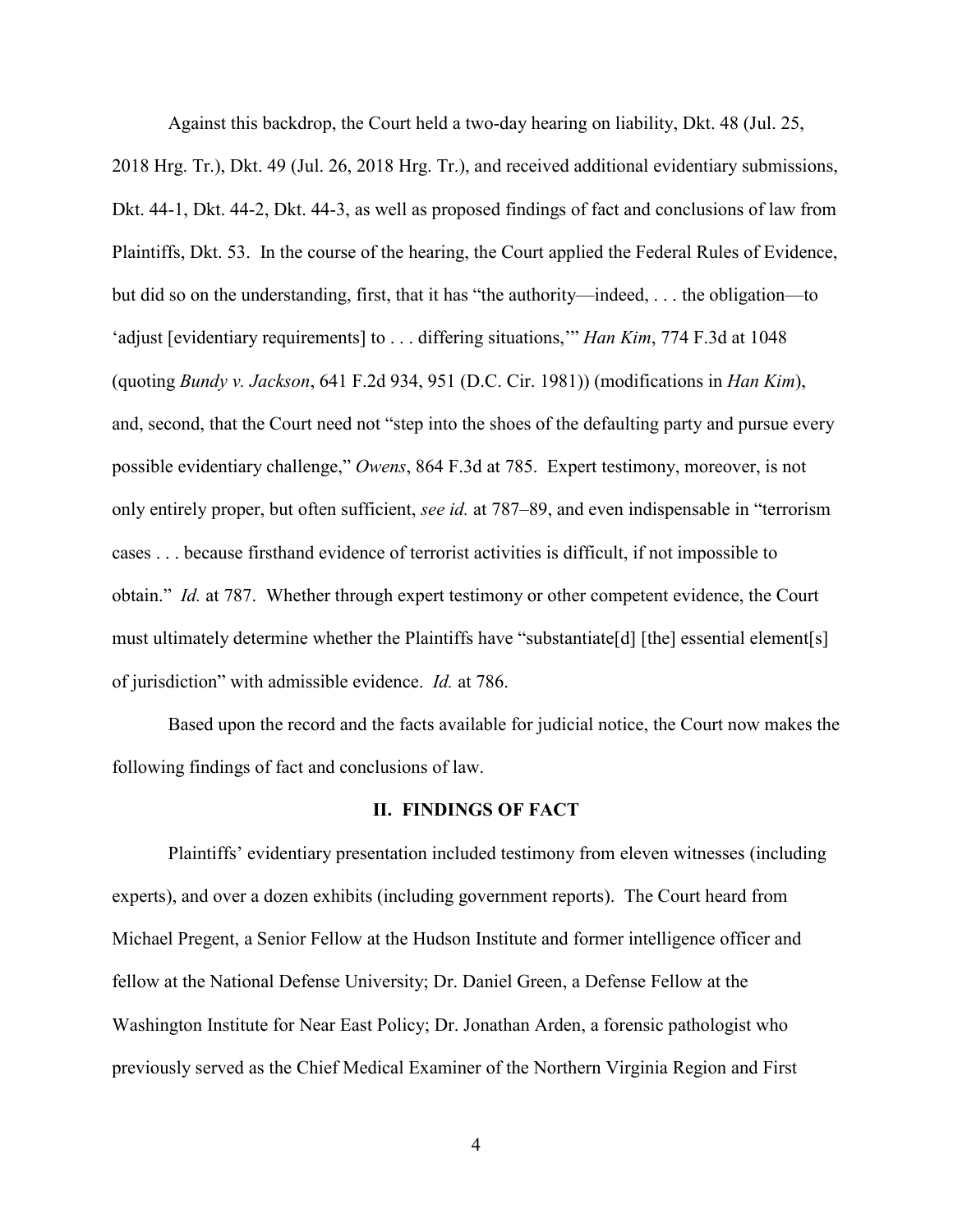Deputy Chief Medical Examiner for the City of New York; and representatives from each of the families of the abducted or murdered Americans. *See* Dkt. 48 (Jul. 25, 2018 Hrg. Tr.); Dkt. 49 (Jul. 26, 2018 Hrg. Tr.).

Based on the testimony of these witnesses and the exhibits admitted into evidence, the Court finds as follows: First, Iran provided the Houthis with significant support, either directly or indirectly through other proxies, in the form of training, weapons, and funding, as part of its larger strategy to use proxy groups to destabilize the region. Second, the Houthis would not have been in a position to effectuate the abduction of McAlister and Hamen from the Sana'a Airport, or the murder of Hamen, without the assistance of Iran. Third, the Houthis would not have attempted the kidnapping and hostage-taking of Mark McAlister and John Hamen without the backing of Iran. The Court ultimately concludes that, through these actions, Iran supported the hostage taking of McAlister and the murder of Hamen. The Court will discuss the factual foundation for each of these conclusions in turn.

### **A. Iran's Provision of Support to the Houthis**

 $\overline{a}$ 

## 1. *Overview of Iran's Proxy Strategy*

 Since the Iranian Revolution in 1979, Iran has sought to maintain influence over other countries in the region, such as Lebanon, Syria, and Yemen, by pursuing a strategy of "destabilizing" and "fractur[ing]" the governments in those countries. Dkt. 48 at 173–74 (Pregent).<sup>[1](#page-4-0)</sup> One of the principal ways that Iran has sought to achieve this goal is by financing

<span id="page-4-0"></span><sup>&</sup>lt;sup>1</sup> Many of the Court's findings in this section are derived from the expert testimony of Michael Pregent and Dr. Daniel Green. Having considered the requirements of Federal Rule of Evidence 702, the Court qualified Pregent as an expert on the IRGC Qods Force and Iranian efforts to influence political activity in Yemen, Iraq, Syria, and Lebanon, Dkt. 48 at 172, and qualified Dr. Green as an expert on terrorism, insurgency and counter-insurgency issues generally in the Middle East, and particularly as it relates to Iran and its activities in Yemen, Dkt. 49 at 41.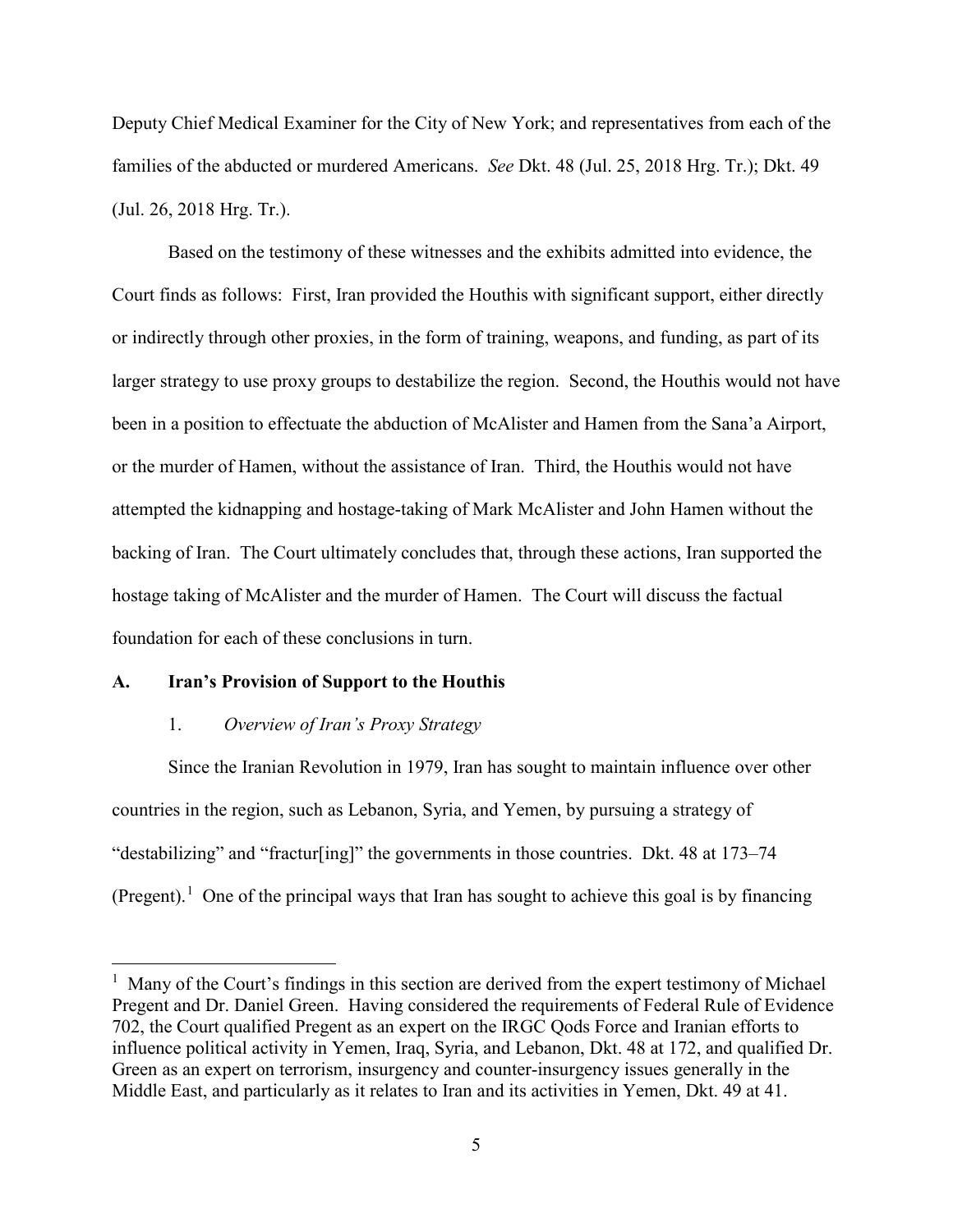and supporting local groups known as "proxy organizations," which Iran, in turn, uses to "strategically carry out Iran's goals." *Id.* (Pregent). By using these groups as surrogates, Iran is able to achieve its goals in the region, while simultaneously denying responsibility for the actions of its proxies.

The Iranian military body responsible for identifying and training proxy organizations is known as the Islamic Revolutionary Guard Corps Qods Force ("Qods Force"). *Id.* at 173–74 (Pregent). The Qods Force is the "external operating body" of the Iranian government, *id.* at 174 (Pregent), and "focuses on conducting foreign operations which support insurgents and terrorists," Dkt. 32-4 at 8 (Green Aff. ¶ 33). The commander of the Qods Force, General Qasem Soleimani, reports directly to the Supreme Leader of Iran, Ali Khomeini. Dkt. 48 at 174 (Pregent).

The Qods Force coordinates with proxy militant groups to conduct terrorist attacks by providing weapons, training, funding, and guidance. *Id.* at 179–80 (Pregent); Ex. 10 at 3.<sup>[2](#page-5-0)</sup> Once the Qods Force develops a relationship with a group, it supplies weapons, which range from small arms such as AK-47s to sophisticated weaponry such as antitank weapons and explosively

-

<span id="page-5-0"></span> $2$  Under the public records exception to the hearsay rule, "a record or statement of a public office" is admissible if it contains "factual findings . . . from a legally authorized investigation" and does not "indicate a lack of trustworthiness." Fed. R. Evid. 803(8); *see also Owens*, 864 F.3d at 792. Exhibit 10 is a press release, entitled "Fact Sheet: Designation of Iranian Entities and Individuals for Proliferation Activities and Support for Terrorism," Ex. 10 at 1, that describes U.S. Government actions "to counter Iran's . . . support for terrorism," *id.* at 1. "Pursuant to the 'broad approach to admissibility' under Rule 803(8), a court may also admit 'conclusion[s] or opinion[s]' contained within a public record," and, "[o]nce proffered, a public record is presumptively admissible, and the opponent bears the burden of showing it is unreliable." *Owens*, 864 F.3d at 792 (citing *Beech Aircraft Corp. v. Rainey*, 488 U.S. 153, 169 (1988)). As the press statement contains summaries of U.S. government actions and lawful government investigations and bears no indicia of unreliability, the Court admits it into evidence under Fed. R. Evid. 803(8). For the same reasons, the Court concludes that Exhibit 11, which is a press release entitled "Treasury Sanctions Hezbollah Leadership," Ex. 11 at 1, is admissible.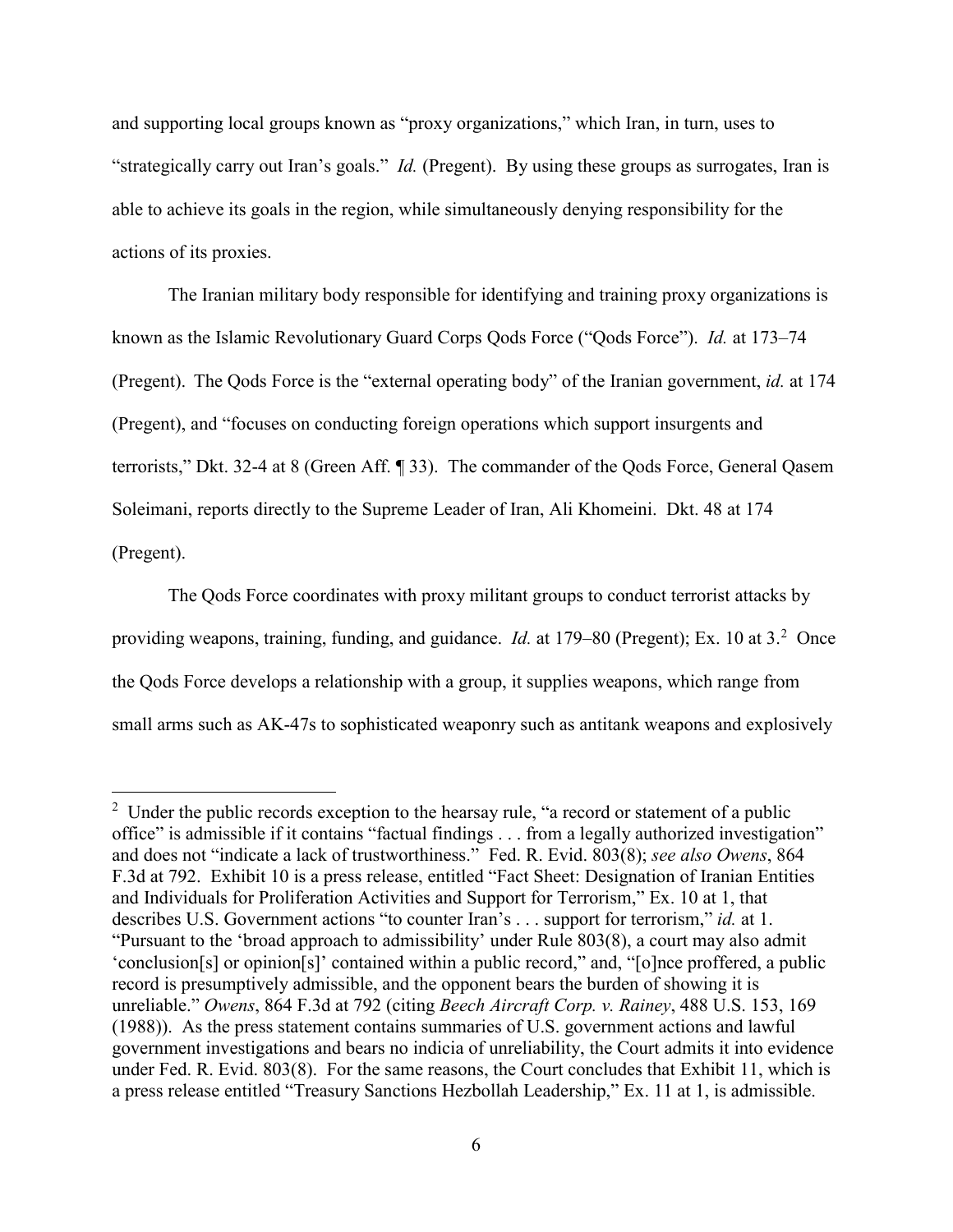formed penetrators, depending on the group's training and capability. Dkt. 48 at 180–81 (Pregent); Dkt. 49 at 63–64 (Pregent). The Qods force also trains proxies to use those weapons, both in the home countries of the proxies and in other areas in the region. Dkt. 48 at 182–83 (Pregent).

In addition to military support and training, the Qods Force "exports" to its proxies a "collection of behaviors[,] tactics, and capabilities," Dkt. 49 at 111 (Green), which includes other terrorism techniques such as "bomb making" and "assassination and kidnapping," Dkt. 48 at 182 (Pregent). Of particular relevance here, Iran encourages its proxy groups to kidnap "high value targets" by providing "incentives" in the form of "a bounty or reward." *Id.* at 191–92 (Pregent). The "highest value target" to Iran is an American. *Id.* (Pregent). The Qods Force also typically exercises control over its proxies' efforts to kidnap Americans because such operations and subsequent negotiations are complex and can potentially implicate Iran if not strategically executed. *Id.* at 16–18 (Pregent).

According to the U.S. Department of the Treasury, the Qods Force has supported militant groups including the Taliban, Hamas, and—most relevant here—the Lebanese Hezbollah ("Hezbollah"). Ex. 10 at 3. As a result of these activities, the State Department has designated Iran as a state sponsor of terrorism, *see* U.S. Dep't of State, *State Sponsors of Terrorism*, available at https://www.state.gov/j/ct/list/c14151.htm (last visited August 7, 2019), and the Treasury Department has designated the IRGC's Qods Force as providing support for terrorism, Ex. 10 at 1, 3.

#### 2. *Hezbollah*

Hezbollah's role as an Iranian proxy force is relevant to this case in two respects. First, it serves as an example of how Iran cultivates militant organizations in other countries and employs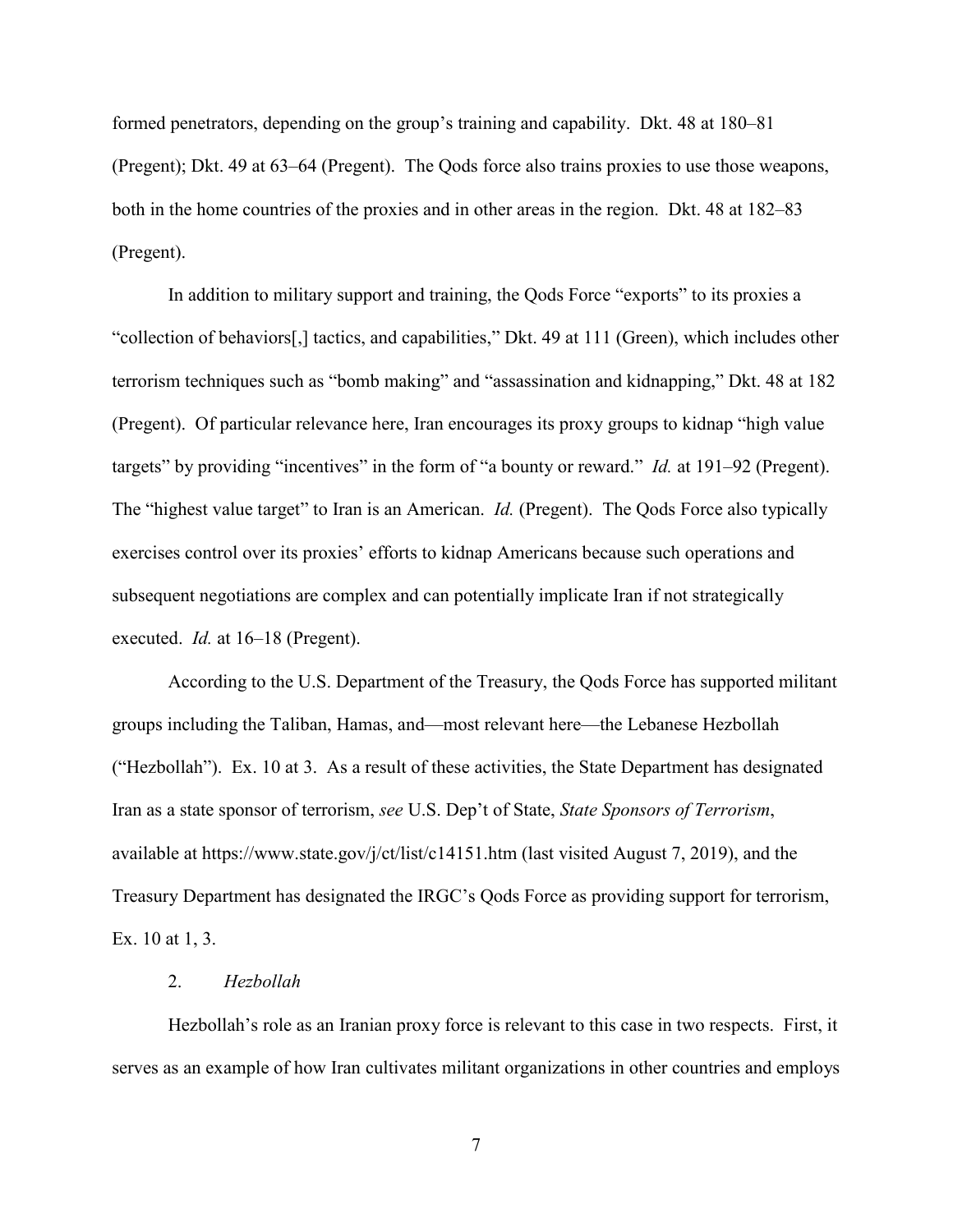them as surrogates—a model that Iran applied to the Houthis in Yemen. Dkt. 48 at 185–86 (Pregent). Second, Hezbollah served as a liaison between Iran and the Houthis to provide training and regular financial support.

The Qods Force has developed Hezbollah as a proxy for over 20 years. *See id.* at 185 (Pregent). As a result of that ongoing and established relationship, Hezbollah is today regarded as the "gold standard" for what Iran hopes to achieve with proxy militias in Afghanistan, Syria, Iraq, and Yemen. *Id.* at 184–85 (Pregent). In particular, Hezbollah is directed by the Qods Force to conduct external operations on Iran's behalf, and, in order to facilitate those efforts, Iran provides Hezbollah with a budget of roughly \$200 million per year. *Id.* at 185–86 (Pregent). [3](#page-7-0) Hezbollah's "3800 Unit" is responsible for Hezbollah's training activities that support the proxy militias—including the Houthis—and the 3800 Unit develops a closer relationship with the proxies through proximity and frequent interactions. *Id.* at 190 (Pregent). To further strengthen Hezbollah's relationship with other proxies, it often distributes funding to these groups at Iran's direction. *Id.* at 191 (Pregent). The Qods Force also maintains oversight over Hezbollah and its 3800 Unit by sending advisers to oversee the Unit and to meet with proxy leadership. *Id.* at 192 (Pregent).

Also relevant here, the Unit's training of proxy groups typically includes not only weapons training, but also training in kidnapping and hostage-taking techniques, focusing on American targets. Dkt. 49 at 16 (Pregent). Notably, Hezbollah trains proxy groups to target lower profile Americans (*i.e.*, not high-ranking officials or diplomats) such as enlisted soldiers

 $\overline{a}$ 

<span id="page-7-0"></span> $3\,$  To the extent these dollar figures "recite potentially inadmissible facts," the Court concludes that they appropriately "disclose" a portion of "the factual basis for" the admissible expert testimony. *Owens*, 864 F.3d at 790. The same is true with respect to various other "potentially inadmissible facts" referenced in Plaintiffs' expert testimony and reports. *Id.*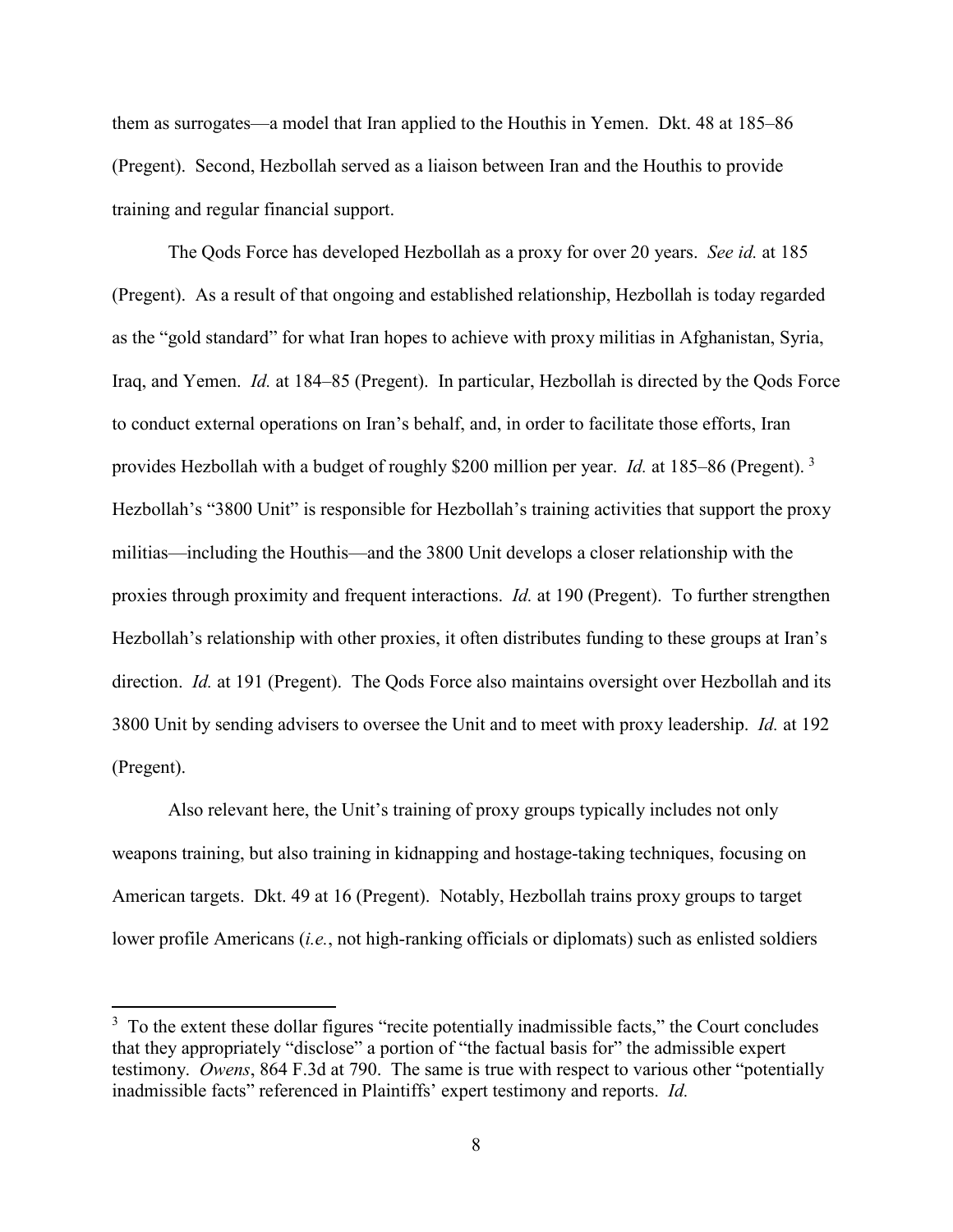and contractors, to avoid triggering a military response. *Id.* at 16–17 (Pregent). Specific techniques include using American accents either to gain access to the target or to interrogate the detainee. *Id.* at 18 (Pregent).

Based on this evidence, and consistent with numerous other decisions from this Court, the Court finds that Hezbollah is an Iranian proxy. *See, e.g.*, *Fritz v. Islamic Republic of Iran*, 320 F. Supp. 3d 48, 60 (D.D.C. 2018); *Friends of Mayanot Inst., Inc. v. Islamic Republic of Iran*, 313 F. Supp. 3d 50, 54–55 (D.D.C. 2018); *Peterson v. Islamic Republic of Iran*, 264 F. Supp. 2d 46, 53 (D.D.C. 2003); *Stern v. Islamic Republic of Iran*, 271 F. Supp. 2d 286, 292 (D.D.C. 2003).

### 3. *The Houthis*

#### a. Origins

The Houthis originate from the Saada Governorate region in the northwest of Yemen, near the border of Saudi Arabia. The group began as a localized insurgency, which protested the Yemen government's economic discrimination and political marginalization of the region. Dkt. 49 at 43–44 (Green); Dkt. 32-4 (Green Aff. ¶ 20). The Houthis, like many northern Yemenis, subscribe to the Zaidi Shia religion, which differs from the Iranian Shia religion and from the religion of most Yemenis, which is Sunni. Dkt. 49 at 44 (Green). The Houthis are named for one of its leading families—the al-Houthis—and adopted that family name when the group's first leader, Hussain al-Houthi, was killed by government forces. Hussain al-Houthi "embrace[d] the radical elements of Iranian foreign policy" since travelling there in 1986, including "a rabid opposition to the United States and Israel." Dkt. 32-4 at 6 (Green Aff. ¶ 24). Before his death, Hussain al-Houthi popularized the Houthi chant, known as the "sarkha," of "God is great! Death to America! Death to Israel! A curse upon the Jews! Victory for Islam!" Dkt. 51-1 at 1 (Green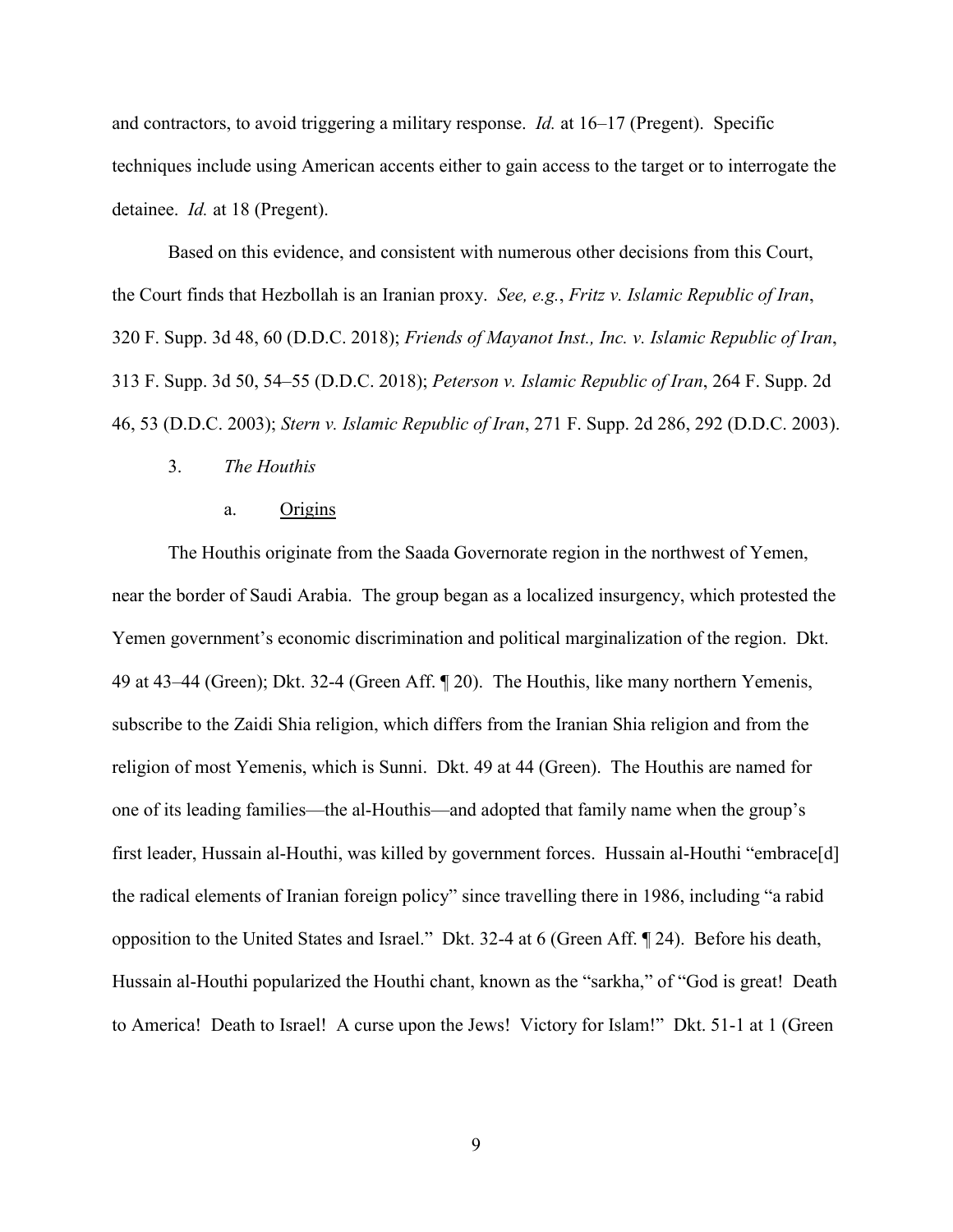Supp. Aff. ¶¶ 5–6). These words also appear in Arabic on patches worn by Houthi soldiers. Dkt. 48 at 52–53 (McAlister).

Until the early 2000s, the Houthis remained a localized insurgency. Dkt. 49 at 43–44 (Green). In 2004, however, the government of Yemen launched a military campaign against the Saada Governorate region, and the al-Houthi family in particular, which triggered a period of "six wars" between the Houthis and the Yemen government. *Id.* at 45–46 (Green). Even at this early stage in the Houthis' history, Iran supported and exerted influence over the group, but, Iran's influence was limited at the time, and the Yemen government remained strong. *Id.* at 46– 47, 96 (Green). The six wars officially came to an end in 2010, when, after much death and destruction, both sides signed a peace accord. *Id.* at 46 (Green).

In 2011, the Arab Spring movement took hold in Yemen, which led to broad-based demonstrations against the government, which, coupled with "poor governance, corruption, and incompetence[,] . . . contributed to a general collapse of government control throughout the country." Dkt. 32-4 at 7 (Green Aff. ¶ 30); Dkt. 49 at 48 (Green). In 2012, Ali Abdullah Saleh resigned as President of Yemen, and a provisional government, backed by the United Nations and international community, took control until Saleh's former vice-President, Abdrabbuh Mansur Hadi, was elected about a year later. Dkt. 49 at 49–51 (Green). Saleh retained power and influence, however, particularly in his home province in the north of Yemen, with sections of the Yemen military remaining loyal to him. *Id.* at 50, 54 (Green).

During this political transition, Iran took steps to "deepen its relationship with the Houthis and to expand its assistance to the group." Dkt. 32-4 at 8 (Green Aff. ¶ 31); *see also*  Dkt. 49 at 6 ("T]he IRGC-Qods Force increase[d] the Houthis' capabilities during the 2010– 2011 uprisings . . . ."). With Iran's backing, the Houthis took up arms against Yemen's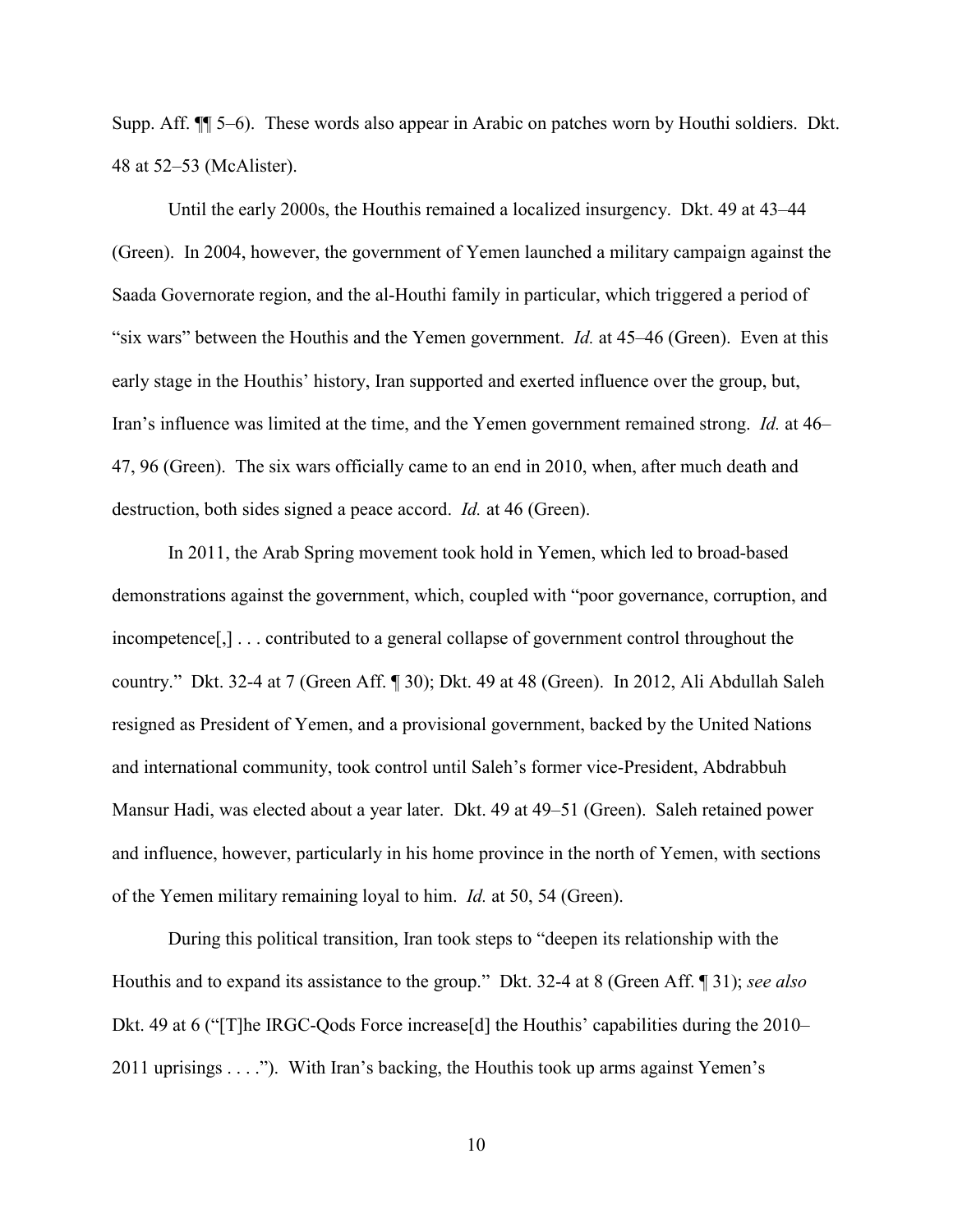government and began to infiltrate Yemen's capital city of Sana'a. Dkt. 49 at 54 (Green). During this time, the Houthis—enabled by Iran—also joined forces with former President Saleh, forming a coalition with the goal of isolating and marginalizing the Yemen government under Hadi's authority. *Id.* at 54 (Green). In 2014, the Houthis attacked Sana'a, seizing the city and forcing President Hadi to flee to the south of Yemen. *Id.* at 53–54 (Green). The Houthis solidified their control of the city by seizing the homes of opponents who had fled, undertaking an assassination campaign against prominent leaders, and initiating a detention program against potential opponents. *Id.* at 55–56 (Green). When the Houthis' took control of Sana'a, the United States withdrew its diplomatic personnel in February 2015. *Id.* at 54–55 (Green). By the time Mark McAlister and John Hamen flew to Sana'a on October 20, 2015, the city and its airport were firmly under Houthi control. *Id.* at 55 (Green).

#### b. Iran's Provision of Funding, Weapons, and Training

There is ample evidence that Iran has facilitated arms shipments to the Houthis since at least 2009. *Id.* at 58–64 (Green); Dkt. 32-4 at 13 (Green Aff. ¶¶ 49–50). The evidence submitted at trial showed that numerous shipments originating in Iran and carrying Iranian-made weapons—ranging from small arms to advanced weaponry—have been recovered on their way to Houthi territory. Dkt. 49 at 58–64 (Green). Arms shipments including ammunition, rocketpropelled grenade launchers, 122 millimeter rockets, C4 plastic explosive blocks, electrical equipment that can be used to manufacture improvised explosive devices, AK-47s, unmanned aerial vehicles, and explosively formed penetrators, have been intercepted on their way to Houthi territory. *Id.* at 58–59, 63 (Green). The weapons shipped, moreover, have become increasingly sophisticated over time. Dkt. 49 at 63 (Green).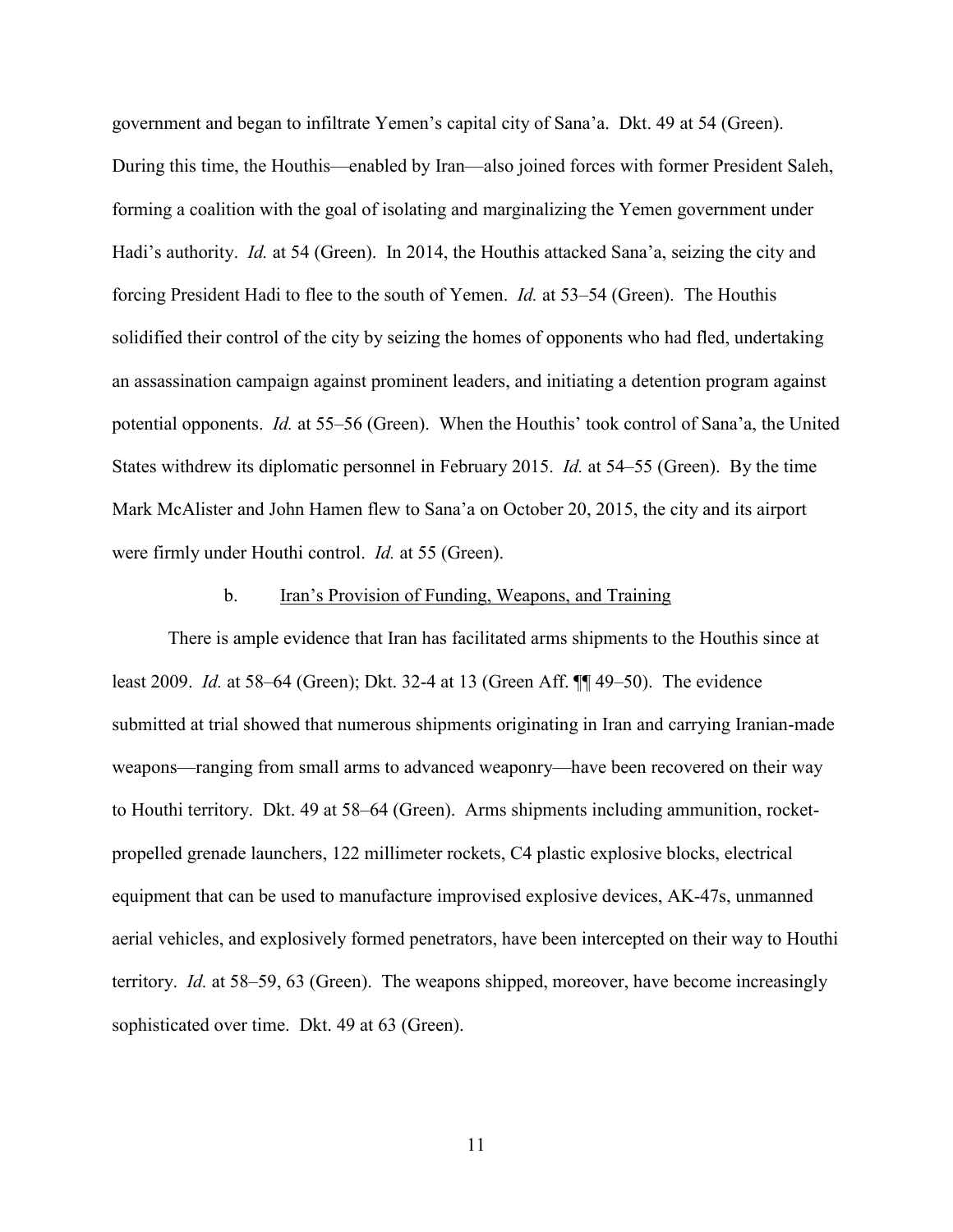There is also evidence of the use of Iranian-made weapons: Iranian-made SCUD missiles were fired at Saudi Arabia from Houthi-controlled territory, *id.* at 65–66 (Green); *id.* at 7–12 (Pregent); the Houthis used an Iranian "Shark 33" attack boat to attack the Saudis, *id.* at 13–14 (Pregent); and the Houthis used Iranian-made sea mines in southern Yemen, *id.* at 66 (Green). Iran has continued to supply arms and arms-related material to the Houthis despite agreeing not to do so as part of the 2015 Joint Comprehensive Plan of Action with the United States and United Nations. *Id.* at 70–85 (Green). There is also no indication that Iran provided support of this type to any group in Yemen other than the Houthis, *id.* at 14 (Pregent), confirming the conclusion that the arms shipments were intended for the Houthis. The repeated nature of the shipments and the variety and sophistication of armaments, moreover, reflect a significant, longterm commitment on behalf of Iran to militarily support the Houthis. Dkt. 32-4 at 14 (Green Aff. ¶ 51). Iran has also provided financial support to the Houthis. There is evidence, for example, that Iran directed Hezbollah's 3800 Unit to provide the Houthis \$50,000 per month, or about \$600,000 per year. Dkt. 48 at 187–91 (Pregent).

In addition to providing financial support and weapons, Iran has provided training to the Houthi militants, either directly or through Hezbollah. Since 2009, Houthi militants have received training at Hezbollah training camps, Dkt. 49 at 15 (Pregent), including in Lebanon, Syria, and Iraq, *id.* at 96 (Green). Beginning in 2011, Iran assigned Qods Force officer Abdul Reza Shahlai as the leader of its efforts to "advise, assist, resource, and train the Houthis," Dkt. 32-4 (Green Aff. ¶ 32); Dkt. 49 at 53, 64, 96 (Green). In 2013 and 2015, select Houthis participated in combat in Syria after having undergone training in Hezbollah training camps. Dkt. 49 at 15–16 (Pregent). In October 2014, several 3800 Unit members were captured in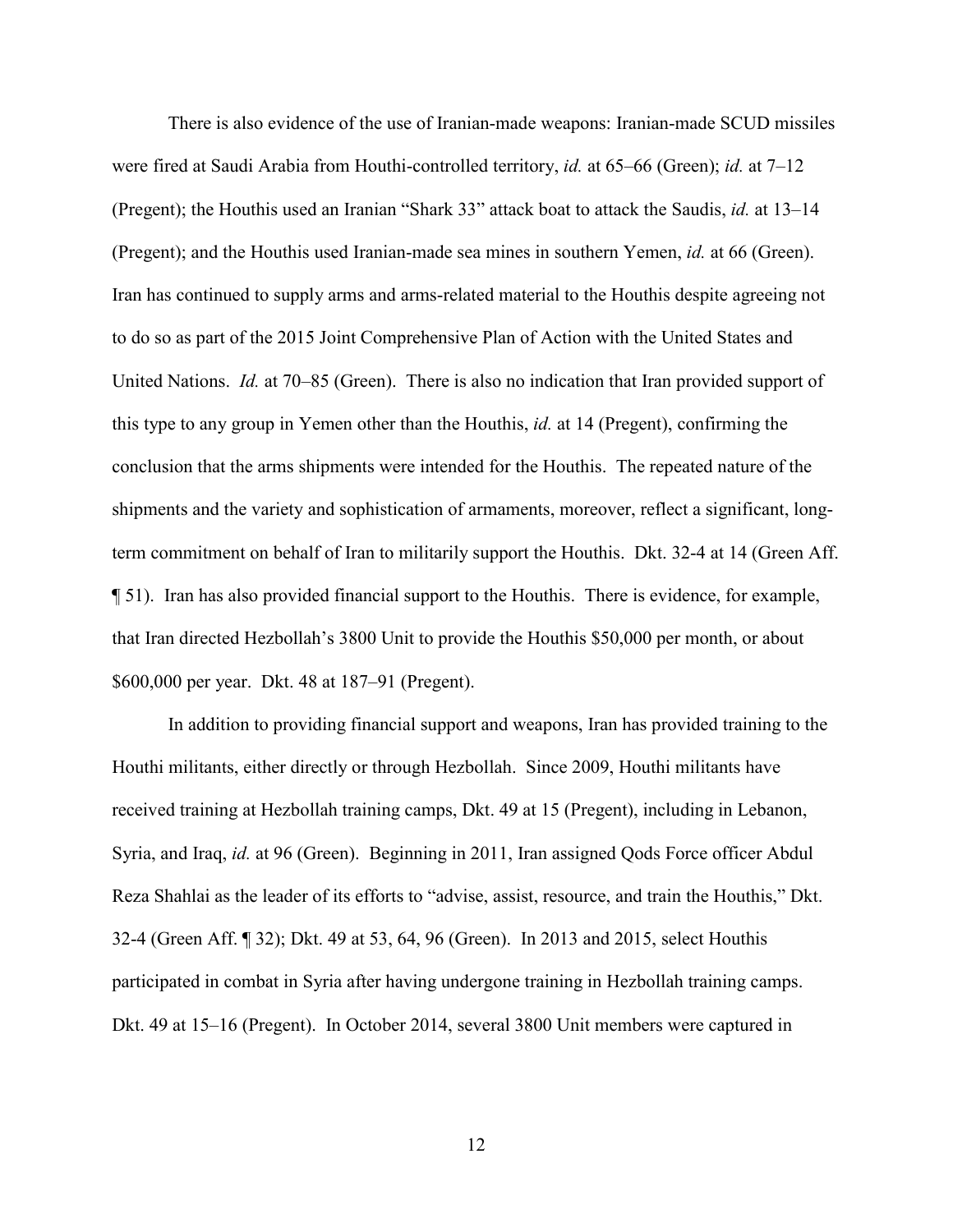Yemen while training the Houthis. *Id.* at 18–19 (Pregent). Hezbollah leaders have also confirmed training the Houthis in Yemen, Lebanon, and Iran. Dkt. 32-4 at 11 (Green Aff. ¶ 43).

There is also evidence that Iran trained the Houthis on hostage taking and kidnapping techniques. Although kidnapping was used as a political tool in Yemen prior to Iran's influence, those tactics predominantly involved kidnapping other Yemenis. Dkt. 49 at 68–69 (Green). In 2015, however, the Houthis took at least four civilian Americans hostage prior to the kidnapping of McAlister and Hamen. Dkt. 51-1 at 1 (Green Supp. Aff. ¶¶ 1–4); Dkt. 49 at 108 (Green). Plaintiffs' experts agree that due to the risk and complexity of kidnapping Americans and holding them hostage, the Houthis would not have taken Americans and other foreigners hostage without the backing of Iran. Dkt. 49 at 69 (Green); *id.* at 21–22 (Pregent).

Although Iran has denied assisting the Houthis, *id.* at 76 (Green), Iran's Supreme Leader Ayatollah Ali Khamenei stated in May of 2015 that "Yemen, Bahrain and Palestine are oppressed, and we protect oppressed people as much as we can." *Id.* at 87 (Green). Similarly, Iranian Brigadier General Masoud Jazayeri, the deputy chief of staff of the Iranian armed forces, stated in March of 2016 that "[t]he Islamic Republic felt its duty to help . . . the people of Yemen in any way it can and to a level necessary." *Id.* at 88 (Green). In 2014, an unnamed senior Iranian official stated that "[t]he Qods Force had a 'few hundred' military personnel in Yemen to train Houthi fighters." *Id.* at 88 (Green). In light of the evidence as whole, these statements show that Houthi support was authorized by Iranian officials at the highest level.

Without Iranian backing, the Houthis would not have been able to exert power or control outside of their home province of Saada; would not have been able to seize the capital city of Sana'a or to maintain control of the city; and would not have developed the tactic of taking American nationals hostage. *Id.* at 112–13 (Green); *id.* at 20–22 (Pregent).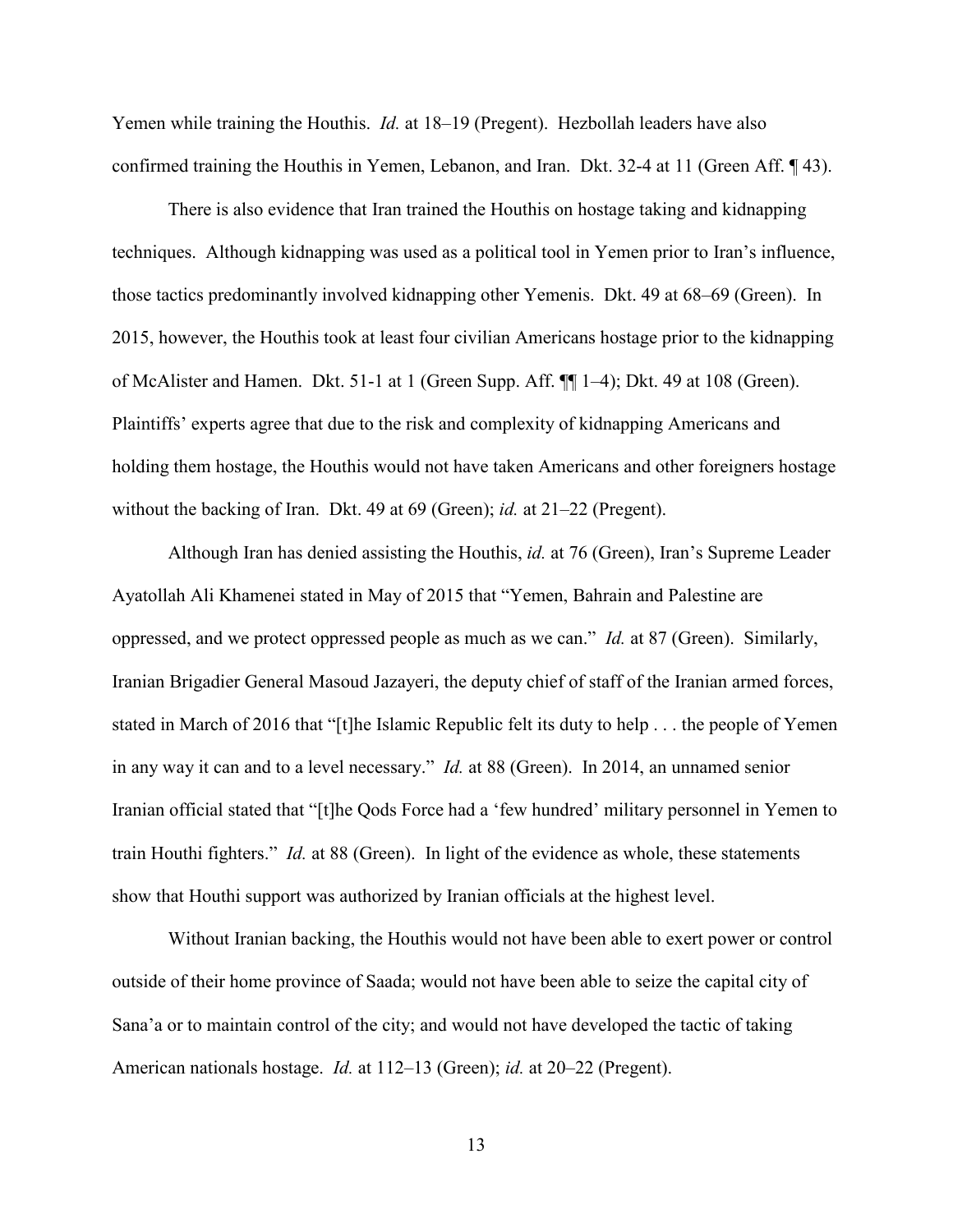#### **B. Abduction of Mark McAlister and John Hamen**

John Hamen III and Mark McAlister worked for a private contractor, Advanced C4 Solutions ("AC4S"), which was under contract with the United States Department of State for the maintenance and operation of the Sheraton Hotel property adjacent to the U.S. Embassy in Sana'a. Dkt. 32-1 at 1–2 (McAlister Decl. ¶¶ 6–7). When Yemen's civil war and armed conflict made Sana'a unsuitable for a commercial enterprise, Sheraton provided the hotel to the State Department to use as lodging for Embassy employees and guests. *Id.* at 2 (McAlister Decl. ¶¶ 8– 9). The State Department, in turn, contracted with AC4S to improve the building's physical security and upgrade communications. *Id.* at 2 (McAlister Decl. 19). Although the United States evacuated its diplomatic personnel in February 2015, the United Nations was given control of the Sheraton property and continued construction to house United Nations' personnel.

McAlister worked for AC4S as a Quality Control Manager and had previously travelled to Yemen two times in 2014 and 2015 to oversee construction on the Sheraton. Dkt. 48 at 48–54 (McAlister). On both previous trips, McAlister and his team were forced to leave due to the escalating military conflict in Sana'a. *Id.* at 40–54 (McAlister). Hamen was hired by AC4S to do security work on the Sheraton project, *id.* at 56 (McAlister), after he retired from 22 years of service in the U.S. Army, Dkt. 49 at 208 (Jennifer Hamen). The October 2015 Yemen trip was Hamen's first overseas trip with AC4S.

Upon McAlister and Hamen's arrival in Sana'a at approximately 4:00 p.m. on October 20, 2015, they were met by the hotel manager, they had their visas stamped, and they went through passport control. Dkt. 48 at 59 (McAlister). As they were about to enter the area of the airport where they could retrieve their luggage, McAlister and Hamen were stopped by a man asking for their passports. *Id.* at 60 (McAlister). After looking at the passports, the man asked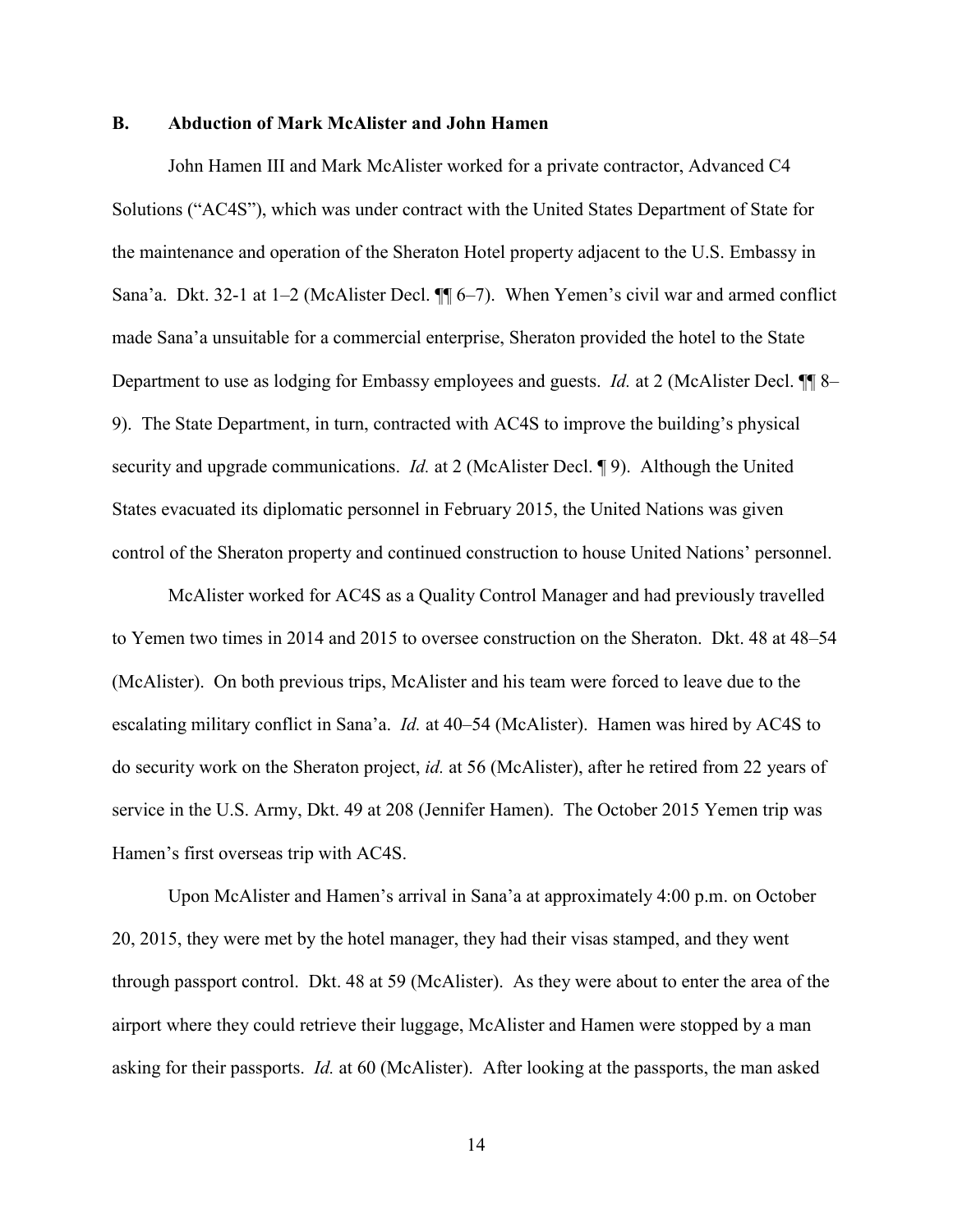McAlister and Hamen: "American?" and McAlister replied in the affirmative. *Id.* The man then told McAlister and Hamen to wait in an area behind them with "four or five chairs." *Id.*  McAlister and Hamen waited in that area for "approximately two hours." *Id.* at 61 (McAlister). While they waited, a British passenger was also detained in the same area but was allowed to leave after a short while. *Id.* at 60–61 (McAlister). At some point, Hamen noted that the hotel manager and other personnel that were going to escort them from the airport were gone. *Id.* at 61 (McAlister). During this time, McAlister also observed that the man who had told them to wait was "on the phone quite a bit." *Id.* at 61 (McAlister). After "approximately two hours," three soldiers in camouflage with AK-47s arrived. *Id.* (McAlister). McAlister recognized the soldiers as those who were loyal to President Saleh and who were now allied with the Houthis. *Id.* at 62– 63 (McAlister). At this point, the man who had told them to wait took McAlister and Hamen to another area in the airport where the man searched their luggage. *Id.* at 61–62 (McAlister).

After the search, three more Houthi guards arrived at the airport, tied McAlister and Hamen's hands behind their backs, and blindfolded them. *Id.* at 64 (McAlister). The Houthi guards then escorted McAlister and Hamen out of the airport and put them into a van. *Id.* at 64– 65 (McAlister). The inside of the van was lined with woven wire, and a Houthi guard who spoke English sat across from McAlister and Hamen. *Id.* at 65 (McAlister). After about 20 minutes in the van, they arrived at a detention facility where their handcuffs and blindfolds were removed, and their captors, while threatening them with tasers, told them to remove their clothing and to reveal the passwords to their phones and computers. *Id.* at 66–67 (McAlister). McAlister and Hamen were then blindfolded again and separated. *Id.* at 67 (McAlister). McAlister never saw Hamen again.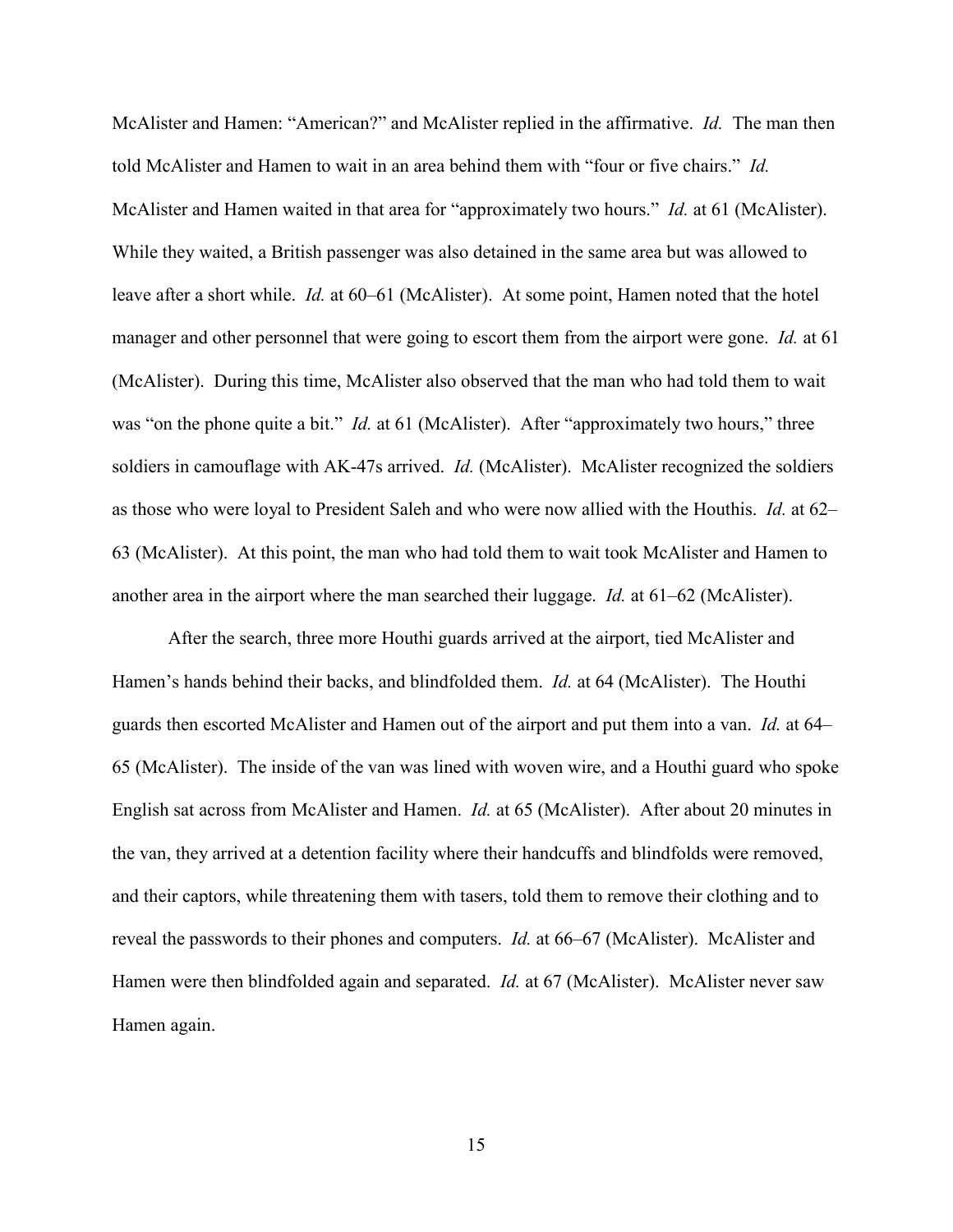# **C. Detention of Mark McAlister**

<u>.</u>

McAlister was detained by the Houthis from October 20, 2015 to May 1, 2016—for a total of six months and eleven days. [4](#page-15-0) *See id.* at 58, 77 (McAlister). He was initially held in a concrete room that was twelve feet by nine and a half feet wide, with no light or windows inside the room. Only a faint light shone through rebar at the top of the door, illuminating the top of the cell. *Id.* at 71–72 (McAlister). The room had no toilet—just a hole in the floor—and a rubber bucket. *Id.* at 72 (McAlister).

For the first three weeks, McAlister was interrogated at least three or four times a day, *id.*  at 73–76 (McAlister), and the interrogations continued throughout his captivity. McAlister lost a substantial amount of weight in the first three weeks of his detention. *Id.* at 74 (McAlister); Dkt. 46-1 at 45–46 (Al-Junaid Dep.). During his six months of detention, McAlister was only allowed outside three times for approximately one hour each time. Dkt. 48 at 77 (McAlister). He was never given any new clothes and only had a bar of soap with which to wash his clothes. *Id.* at 84 (McAlister). As a result of these conditions, McAlister developed depression, anxiety, and claustrophobia, and suffered psychological breakdowns and episodes of extreme anxiety. *Id.*  at 78–80; Dkt. 46-1 at 48–50 (Al-Junaid Dep.).

McAlister was released by the Houthis on May 1, 2016. Dkt. 48 at 77 (McAlister). Before his release, McAlister was taken to a safe house near the border of Saudi Arabia, where he was held in a room with a man on the telephone. *Id.* at 87 (McAlister). McAlister asked who the man on the telephone was talking to and was told that the man was "negotiat[ing]" "for [his] release." *Id.* When McAlister reached the border, the man who was on the telephone walked to

<span id="page-15-0"></span><sup>&</sup>lt;sup>4</sup> The Amended Complaint alleges that "Mark McAlister was released into United States government custody on April 29, 2016." Dkt. 29 at 13 (Amd. Compl. ¶ 75). This discrepancy two days—is immaterial for the purposes of the Court's present analysis.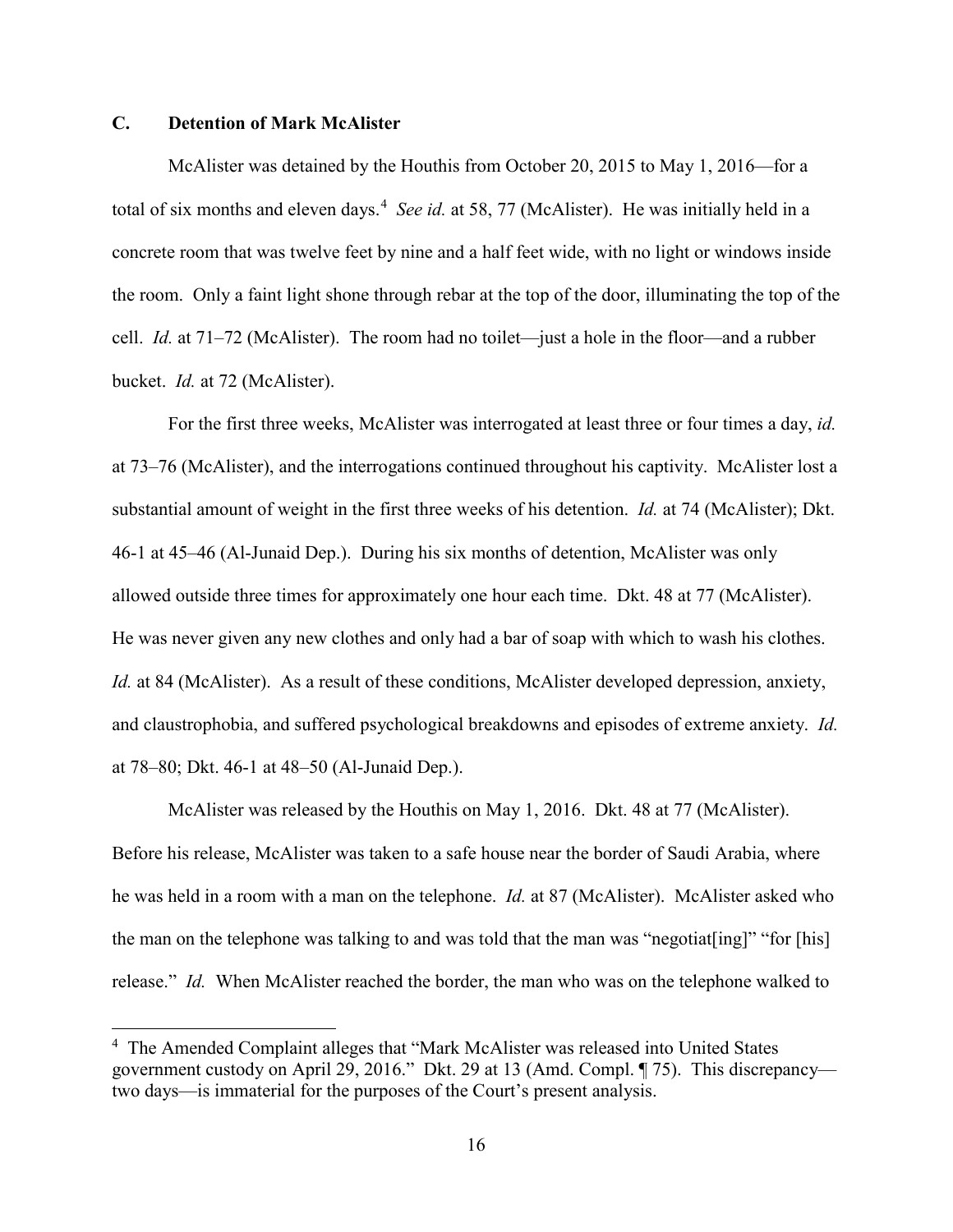the border and met with a Saudi on the other side while McAlister waited in the car. *Id.*  McAlister was eventually escorted across the border and taken to a hospital in Saudi Arabia (to make sure nothing had been "implanted in" him), and he was later released to "diplomatic security and the FBI." *Id.* at 88–89 (McAlister).

McAlister was never told the details of the negotiations leading to his release. He was told by the Chief Executive Office ("CEO") of AC4S that he was released in exchange for monetary and other consideration. *Id.* at 89 (McAlister). Another detainee heard the Houthi guards who detained McAlister and Hamen bragging to other prisoners that they were detaining two Americans, and that they would get "something in exchange, as they had done before." Dkt. 46-1 at 41–42, 44 (Al-Junaid Dep.).

### **D. Death of John Hamen**

On or about November 6, 2015, John Hamen was strangled to death using a ligature. Dkt. 48 at 119–126 (Arden). This conclusion is supported by the positioning of the ligature mark on Hamen's neck, the pinpoint hemorrhages on the surface of his eyes or inside his eyelids, and the positioning of his tongue and teeth. *Id.* at 114–23 (Arden). In particular, the ligature mark was below Hamen's Adam's apple and angled slightly upward at the back of his head, *id.* at 117–18 (Arden), which is consistent with a cause of death of strangulation, not suicide, *id.* at 121–23 (Arden). In addition, the size of the mark indicates that something narrow, like rope, was used to strangle Hamen. Had Hamen sought to commit suicide, he likely would have only had access to wider objects such as bedsheets, towels, or clothing. *Id.* at 123–24 (Arden).

Hamen's body also had other injuries, including lacerations on the front and back of his skull that indicate he was subjected to blows from a blunt object, *id.* at 128–32 (Arden); four broken ribs consistent with crushing blows such as being stomped on or slammed against a wall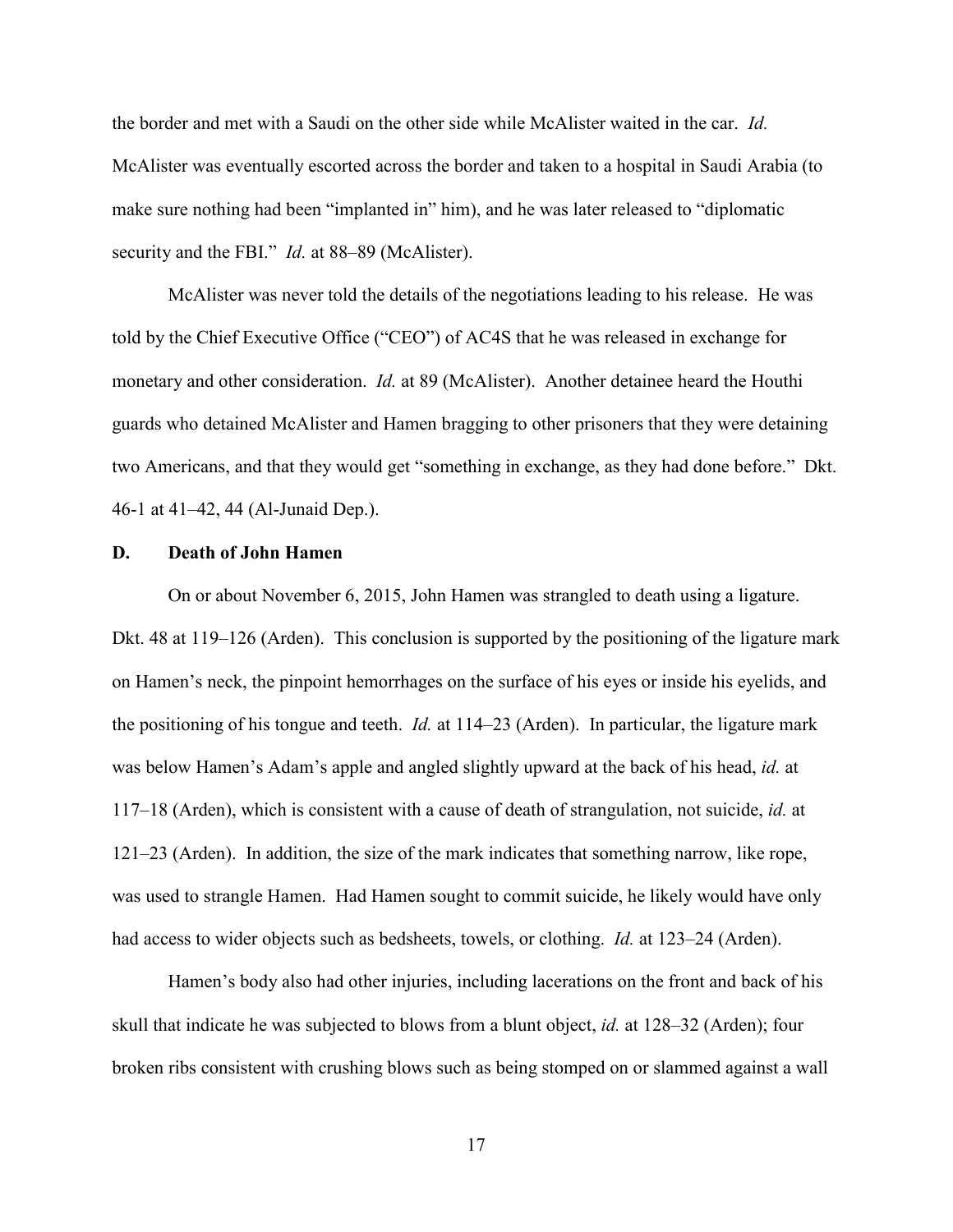or the floor, *id.* at 132–34 (Arden); and contusions and abrasions on his face, back, chest, abdomen, shoulder, elbow, and shins, *id.* at 134–138, 141 (Arden). It is unclear, however, whether many of these wounds were inflicted at the time of death—for example, if Hamen was being forcibly held down during strangulation—or whether the wounds were inflicted before death. *Id.* at 139–41 (Arden). In any event, based on the testimony, the Court concludes that Hamen was deliberately killed by his captors by strangulation by ligature. His death was intended and was not the result of an accident or unrelated struggle.

Hamen was identified by his tattoos in a hospital in Sana'a and his body was returned to the United States. Dkt. 49 at 218–19 (Jennifer Hamen).

## **III. CONCLUSIONS OF LAW**

Under the Foreign Sovereign Immunities Act ("FSIA"), 28 U.S.C. § 1604, a foreign state, including its instrumentalities, is immune from suit in state or federal court unless the case falls within an express statutory exception. *See Kilburn v. Socialist People's Libyan Arab Jamahiriya*, 376 F.3d 1123, 1126 (D.C. Cir. 2004). For present purposes, the sole relevant exception is found in the "state-sponsored terrorism exception," 28 U.S.C. § 1605A, which both confers subject-matter jurisdiction to hear certain terrorism-related claims under state or federal law and recognizes a federal cause of action against those foreign states subject to the exception, *see Owens*, 864 F.3d at 764–65. The FSIA also addresses personal jurisdiction and specifies precise procedures that a plaintiff must follow—at times with the assistance of the Clerk of the Court and the U.S. Department of State—to effect service on a foreign state. 28 U.S.C. § 1608.

For different reasons, the Court must satisfy itself that an FSIA plaintiff has cleared each of these hurdles, even if the defendant fails to appear. First, because the FSIA deprives courts of subject-matter jurisdiction in the absence of a relevant exception, a failure to appear does not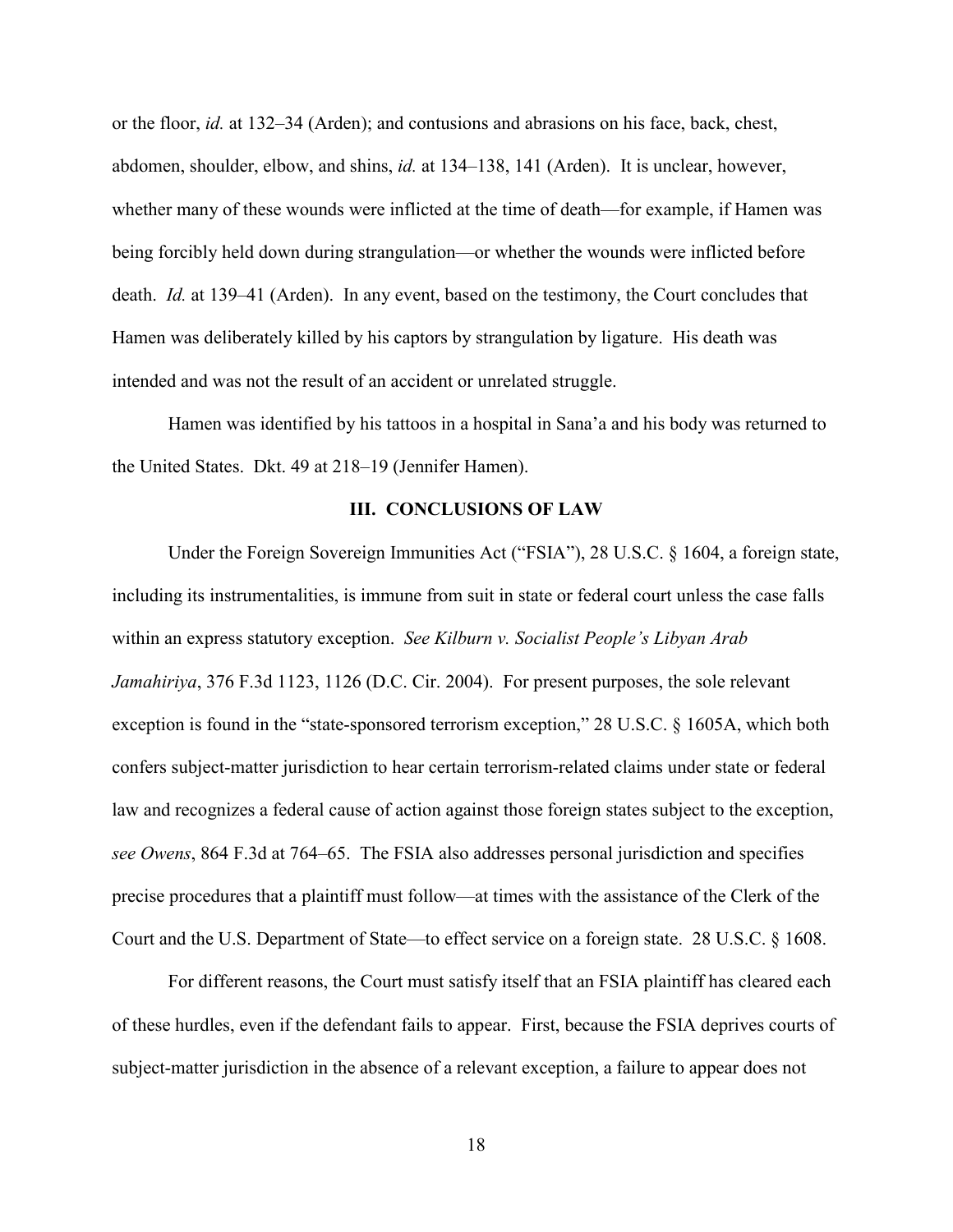waive the defense, and the courts are "obligated to consider *sua sponte*" whether they have jurisdiction to hear the case and to order any relief. *Gonzalez v. Thaler*, 565 U.S. 134, 141 (2012); *see also Verlinden B.V. v. Cent. Bank of Nigeria*, 461 U.S. 480, 493 n.20 (1983) (even where a defendant foreign state does not appear, the Court "still must determine that immunity is unavailable"). Second, with respect to the substance of the plaintiff's state or federal law claims, the FSIA precludes courts from entering a default judgment against a foreign state unless satisfied that the plaintiff has established her right to relief. 28 U.S.C. § 1608(e); *see also Owens*, 864 F.3d at 784–86. And, because "the entry of a default judgment is not automatic," courts must "satisfy [themselves] that [they have] personal jurisdiction before entering judgment against an absent defendant." *Mwani*, 417 F.3d at 6.

Each of these inquiries implicates a slightly different standard of proof. To establish subject-matter jurisdiction, an FSIA "plaintiff bears [the] initial burden of production to show an exception to immunity, such as § 1605A, applies," but, if the plaintiff does so, and the defendant does not appear, "jurisdiction attaches." *Owens*, 864 F.3d at 784. Having cleared this initial hurdle, however, "the plaintiff must still prove [her] case on the merits." *Id.* To do so, the plaintiff must "establish" her right to relief, which does not "relieve[] the sovereign of the duty to defend" but, nonetheless, requires that the plaintiff offer admissible evidence sufficient to substantiate the essential elements of her claim. *Id.* at 785–86 (quotations omitted). Finally, to establish personal jurisdiction over a defaulting defendant, the plaintiff must make "a prima facie showing of [personal] jurisdiction." *Mwani*, 417 F.3d at 6–7.

## **A. Subject-Matter Jurisdiction and Liability for § 1605A(c) Claims**

"[T]he [federal] district courts . . . have original jurisdiction" over "any nonjury civil action against a foreign state" asserting "any claim for relief in personam with respect to which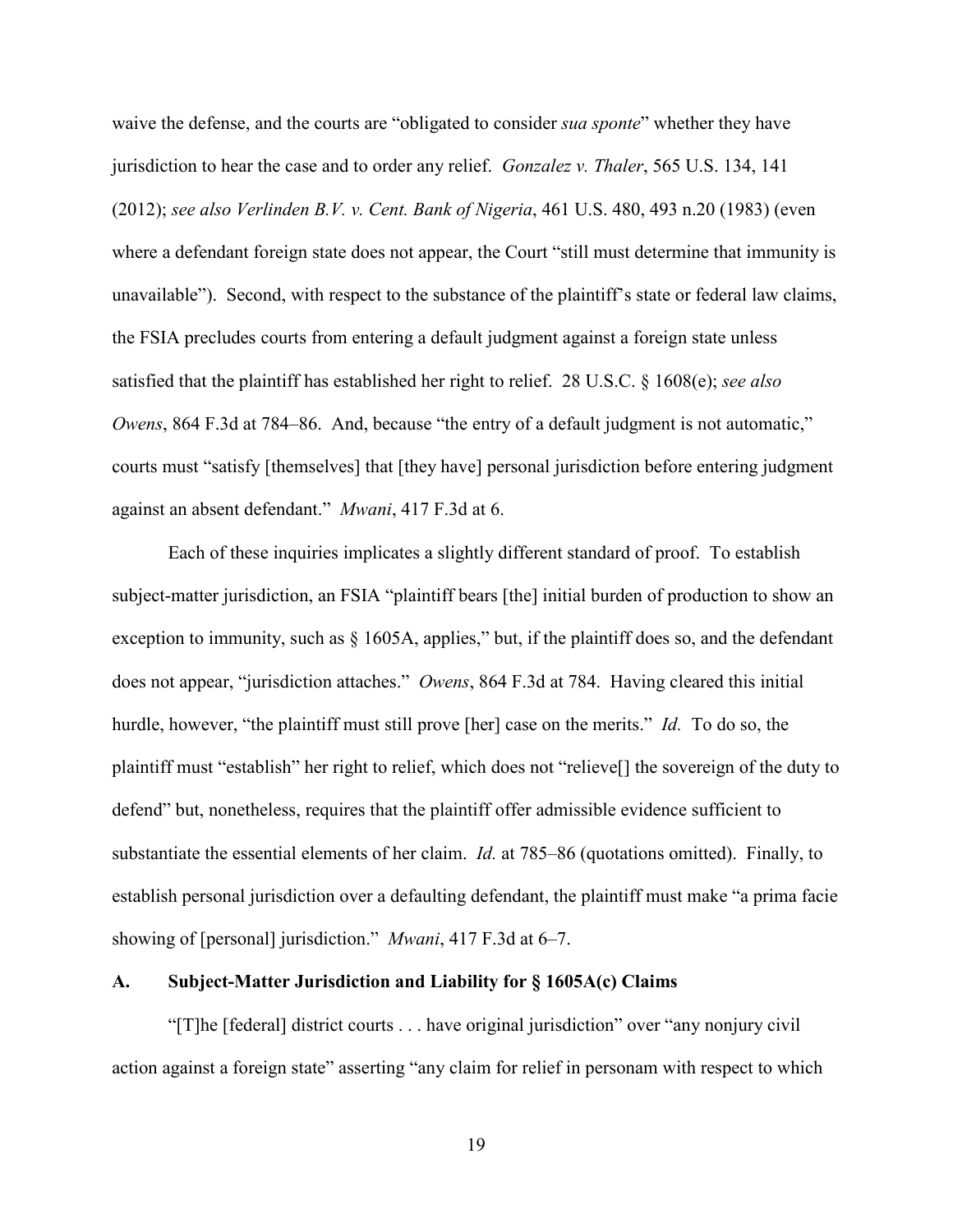the foreign state is not entitled to immunity under" the FSIA. 28 U.S.C. § 1330(a). The Court, accordingly, has subject-matter jurisdiction over the present "nonjury civil action" against Iran if, and only if, the conditions for the waiver of immunity found in 28 U.S.C. § 1605A are satisfied. As explained below, Plaintiffs have carried their burden of establishing the Court's subjectmatter jurisdiction.

Under the state-sponsored terrorism exception, 28 U.S.C. § 1605A(a)(1), a foreign state is not immune from the jurisdiction of the federal and state courts in cases in which

[1] money damages are sought against a foreign state [2] for personal injury or death [3] that was caused by [4] an act of torture, extrajudicial killing, aircraft sabotage, hostage taking, or the provision of material support or resources for such an act if such act or provision of material support or resources is [5] engaged in by an official, employee, or agent of such foreign state while acting within the scope of his or her office, employment, or agency.

28 U.S.C. § 1605A(a)(1). The exception, moreover, applies only to suits in which two

requirements are met. First, the claimant or victim must be a U.S. national, a member of the U.S. armed forces, or a U.S. government employee or contractor at the time the act of terrorism occurred. *Id.* at  $\S 1605A(a)(2)$ . Second, the foreign state must be designated as a state sponsor of terrorism both at the time the act occurred (or was so designated as a result of the act) and at the time the lawsuit was filed (or was so designated within the six-month period preceding the filing of the suit).<sup>[5](#page-19-0)</sup> *Id.*; *see also Owens*, 864 F.3d at 763.

<u>.</u>

<span id="page-19-0"></span><sup>&</sup>lt;sup>5</sup> Section 1605A(a)(2) also requires that the foreign state have received "a reasonable opportunity to arbitrate the claim," but only if the act of terrorism "occurred in the foreign state against which the claim has been brought." 28 U.S.C.  $\S$  1605A(a)(2)(A)(iii). That requirement is inapplicable to the facts of this case because none of the alleged acts of terrorism occurred in Iran.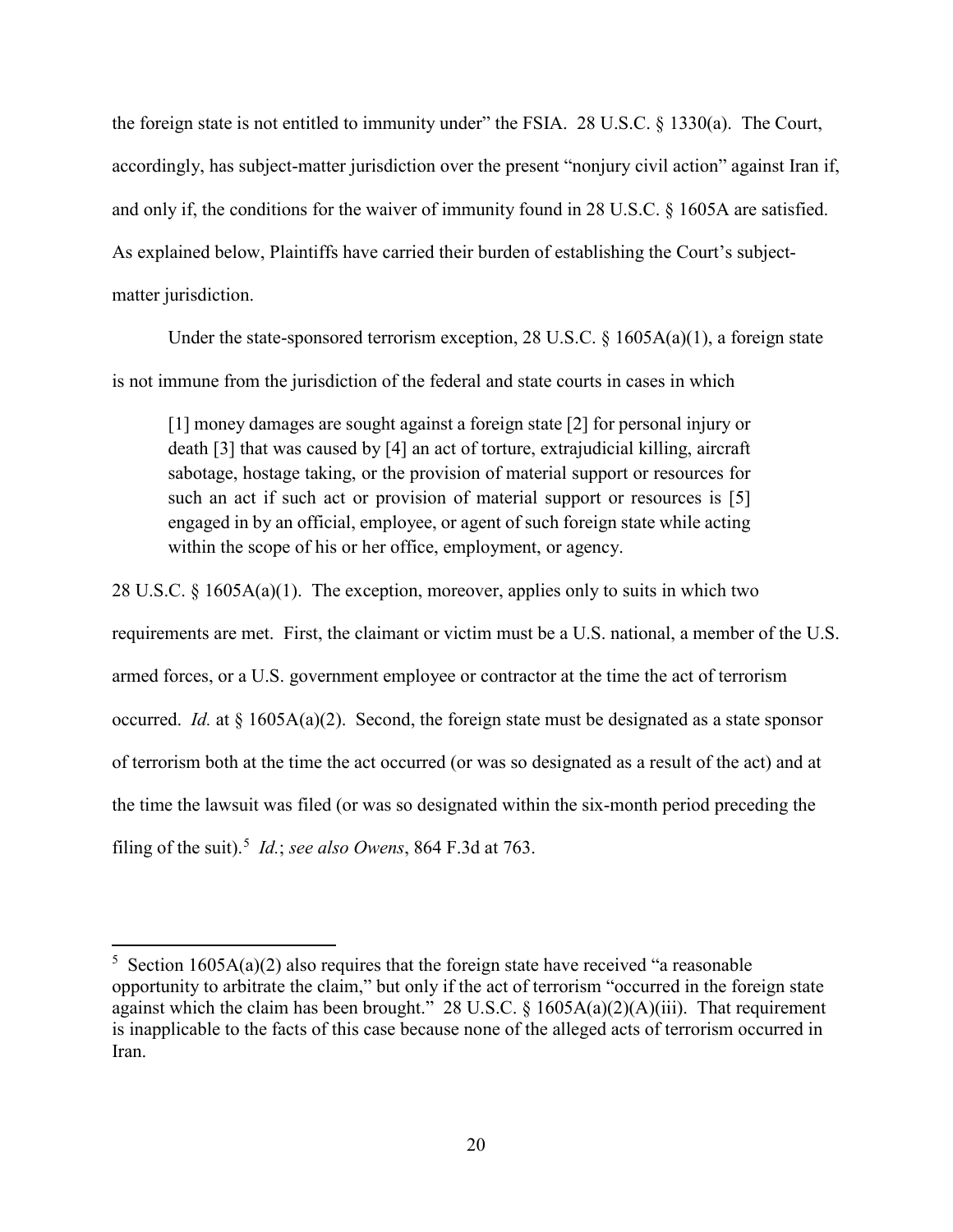Most of the conditions for subject-matter jurisdiction are easily addressed. First, Plaintiffs seek only monetary relief and attorneys' fees. *See* Dkt. 29 at 20–21 (Am. Compl. Prayer). Second, although the claims brought by the estate of John Hamen differs in certain respects from those brought by the family members, all of the claims seek to recover "for personal injury" or "death." 28 U.S.C. § 1605A(a)(1). Third, Iran was designated as a state sponsor of terrorism in 1984, *see* 49 Fed. Reg. 2836–02 (Jan. 23, 1984) (statement of Secretary of State George P. Shultz), and has remained designated as a state sponsor of terrorism to this day, *see* U.S. Dep't of State, *State Sponsors of Terrorism*, available at https://www.state.gov/j/ct/list/c14151.htm (last visited August 7, 2019). This long-standing designation of Iran as a state-sponsor of terrorism is sufficient to satisfy the designation requirement. *See* 28 U.S.C. §  $1605A(a)(2)(A)(i)(I)$ . Fourth, at the time the relevant acts occurred, McAlister and Hamen were both U.S. nationals.

As a result, the only substantial jurisdictional question left for the Court is whether McAlister's injuries and Hamen's injuries and death were "caused by . . . act[s] of torture, extrajudicial killing, . . . hostage taking, or the provision of material support or resources for such an act" by an "official, employee, or agent of" Iran. 28 U.S.C.  $\S$  1605A(a)(1). For the reasons explained below, the Court concludes as follows: (1) the Houthis committed acts of "hostage taking" within the meaning of the International Convention Against the Taking of Hostages and "extrajudicial killing" within the meaning of the Torture Victim Protection Act; (2) Iranian officials or their agents provided "material support or resources" for these acts within the meaning of 18 U.S.C. § 2339A; and (3) Iran's provision of material support caused McAlister and Hamen's injuries and Hamen's death, as well as the associated injuries suffered by their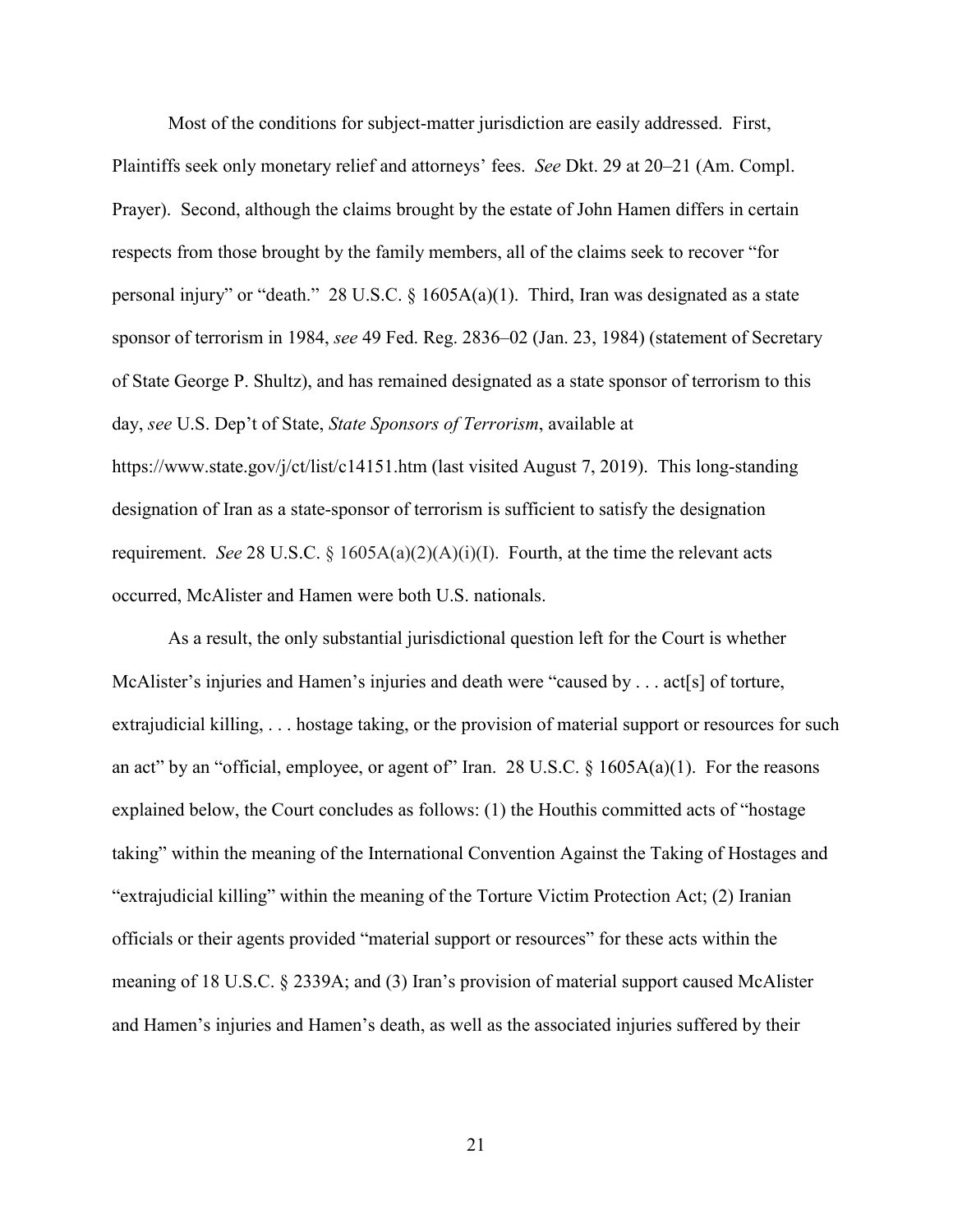family members. Plaintiffs, accordingly, have established that their claims fall within the statesponsored terrorism exception of 28 U.S.C.  $\S$  1605A(a)(1).

## 1. *The Houthis' Acts of Hostage Taking and Extrajudicial Killing*

The state-sponsored terrorism exception to the FSIA defines the terms "hostage taking," "torture," and "extrajudicial killing" by reference to the Convention Against the Taking of Hostages, 1316 U.N.T.S. 205, and the Torture Victim Protection Act ("TVPA"), 28 U.S.C. § 1350, respectively. *See* 28 U.S.C. § 1605A(h)(2) & (7). To support a finding of subject-matter jurisdiction, the Court need only find that one of the three statutory acts were present as to each of the victims. Dkt. 50 at 5–7. *See* 28 U.S.C. § 1605A(a)(1); *see also Cronin v. Islamic Republic of Iran,* 238 F. Supp. 2d 222, 233–34 (D.D.C. 2002) (concluding that "[e]ither" finding of hostage-taking or torture "would support a finding of liability"), *abrogated on other grounds by Cicippio-Puleo v. Islamic Republic of Iran*, 353 F.3d 1024 (D.C. Cir. 2004). As discussed below, the Court concludes that Hamen was the victim of extrajudicial killing within the meaning of the TVPA and that McAlister was the victim of hostage taking within the meaning of the Convention Against the Taking of Hostages. As a result, the Court need not reach the questions whether Hamen was also the victim of torture or hostage taking, or whether McAlister was also the victim of torture.

## a. The Extrajudicial Killing of John Hamen

The state-sponsored terrorism exception to the FSIA looks to the TVPA to define "extrajudicial killing." 28 U.S.C. § 1605A(h)(7). Under the TVPA, "extrajudicial killing" means

*a deliberated killing not authorized by a previous judgment* pronounced by a regularly constituted court affording all the judicial guarantees which are recognized as indispensable by civilized peoples. Such term, however, does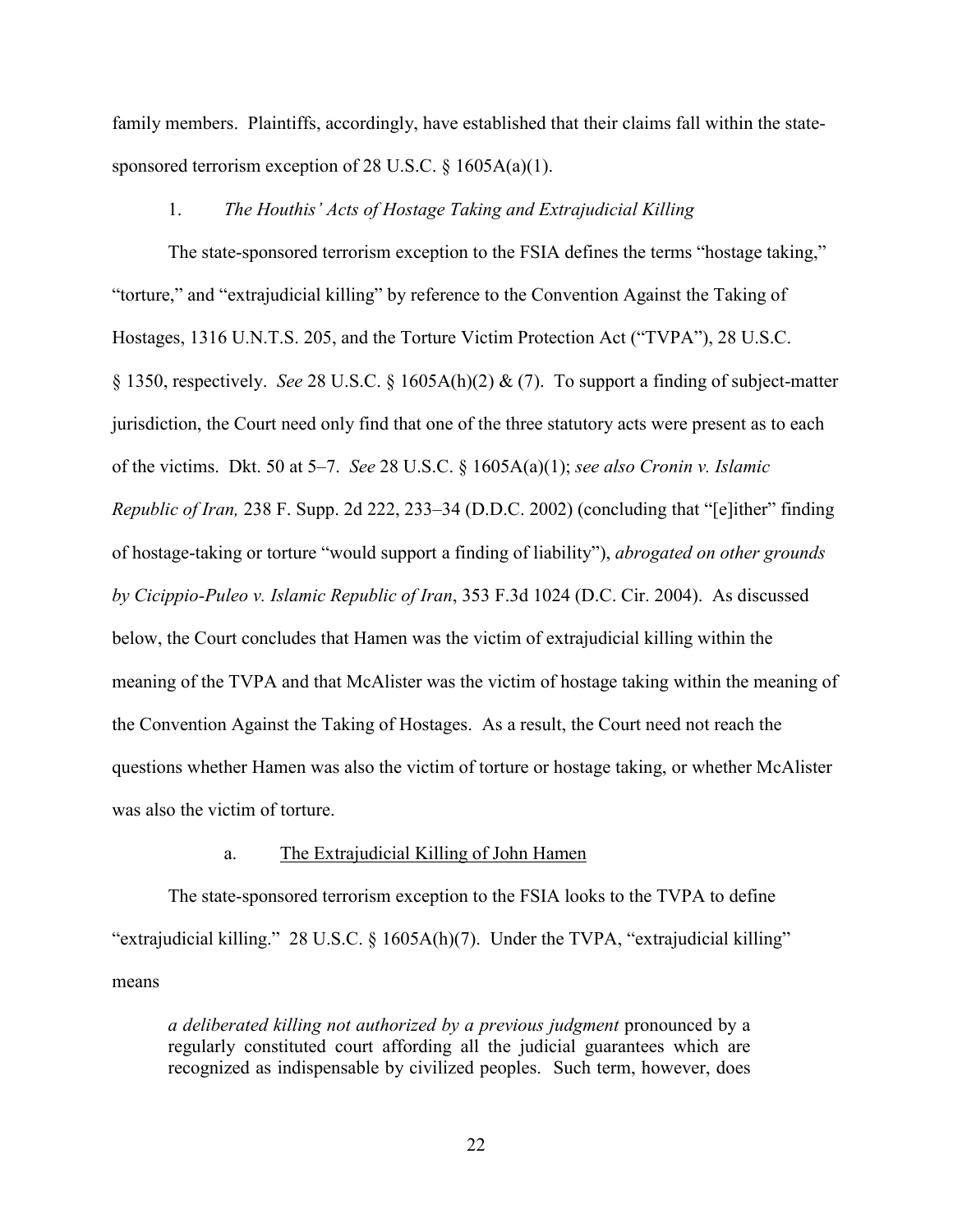not include any such killing that, under international law, is lawfully carried out under the authority of a foreign nation.

TVPA, Pub. L. No. 102-256, § 3(a), 106 Stat. 73 (emphasis added). As the D.C. Circuit has explained, this definition "contains three elements: (1) a killing; (2) that is deliberated; and (3) is not authorized by a previous judgment pronounced by a regularly constituted court." *Owens*, 864 F.3d at 770. Applying this test, the Court concludes that Hamen was the victim of an extrajudicial killing.

First, Hamen was killed by the Houthis during his captivity. As discussed, the size and positioning of the ligature mark on Hamen's neck, the pinpoint hemorrhages on the surface of his eyes or inside his eyelids, and the positioning of his tongue and teeth, are all consistent with homicide, not suicide. Dkt. 48 at 114–23 (Arden). In addition, other circumstances of Hamen's death—in particular, his other injuries and the fact that he was looking for opportunities to escape—all support the conclusion that Hamen was brutally murdered and did not end his own life.

Second, Hamen's killing "[c]learly [was] not authorized by a prior judgment affording judicial guarantees o[f] due process." *Foley v. Syrian Arab Republic*, 249 F. Supp. 3d 186, 202 (D.D.C. 2017); *see Owens*, 864 F.3d at 770. Nor was it "lawfully carried out under the authority of a foreign nation." TVPA,  $\S 3(a)$ . Unlike the definition of "summary executions" under Common Article 3 of the Geneva Conventions, 6 U.N.T.S. 3113, 75 U.S.T.S. 85, moreover, the state-sponsored terrorism exception to the FSIA does not require participation of a state actor; it is sufficient that a state actor provided material support for an extrajudicial killing committed by a nonstate actor. *Owens*, 864 F.3d at 770–78. The nonstate actor, however, must have acted "deliberately." *Han Kim*, 774 F.3d at 1050–51.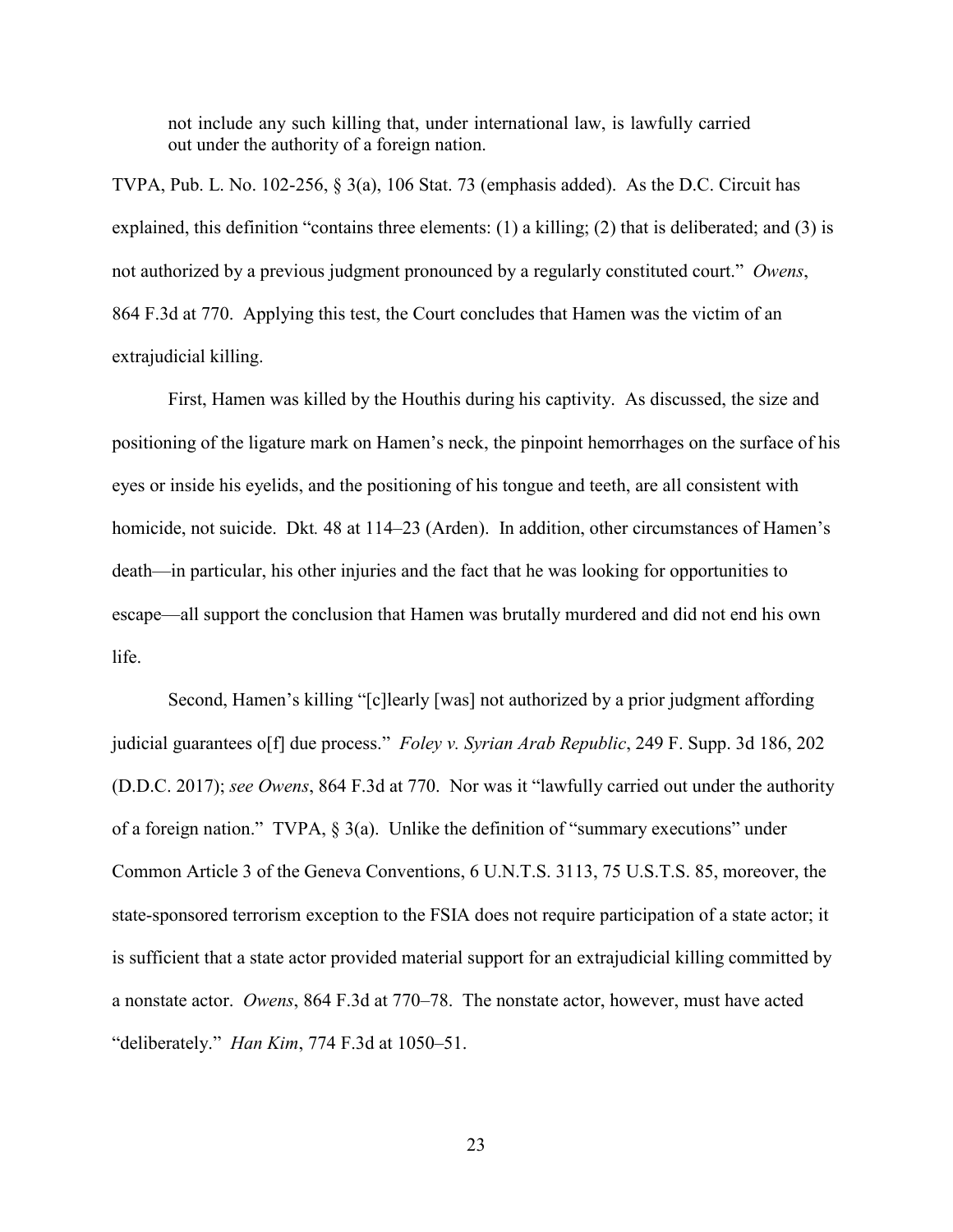"A 'deliberated' killing is simply one undertaken with careful consideration, not on a sudden impulse." *Owens v. Republic of Sudan*, 174 F. Supp. 3d 242, 263 (D.D.C. 2016) (citing Webster's Third New International Dictionary 596 (1993); 4 The Oxford English Dictionary 414 (2d ed. 1989); Black's Law Dictionary 492 (9th ed. 2009)), *aff'd*, 864 F.3d 751. The evidence offered by Plaintiffs satisfies this requirement. The autopsy report shows that Hamen was either brutally beaten before he was strangled—thereby causing his fractured ribs and extensive bruising—or that he sustained these injuries as a result of being held down as he was strangled. *See* Dkt. 48 at 123, 132–41 (Arden). Either scenario indicates that Hamen's captors deliberately and viciously harmed him prior to his death. Depending on how pressure was applied, moreover, the strangulation could have gone on for "a minute or so," *id.* at 127–28 (Arden), allowing Hamen's captors ample opportunity to spare his life had they intended to do so. All of these facts support the conclusion that Hamen was deliberately strangled by his captors and that they made the calculated decision to end his life. The fact that Hamen's captors may have, at some point, planned to keep him alive so that they could bargain for his release does not undercut the fact that they eventually decided to put him to death. *See Fritz*, 320 F. Supp. 3d at 70, 83–84 (finding that the murder of U.S. soldiers constituted extrajudicial killings even though they were originally "abducted to be used in an effort to compel . . . [the] release [of] detainees").

 The Court, accordingly, concludes that Hamen was a victim of an extrajudicial killing within the meaning of the TVPA.

#### b. The Hostage Taking of Mark McAlister

The FSIA's definition of "hostage taking" is borrowed from Article 1 of the International Convention Against the Taking of Hostages. 28 U.S.C. § 1605A(h). Under that treaty, "hostage taking" means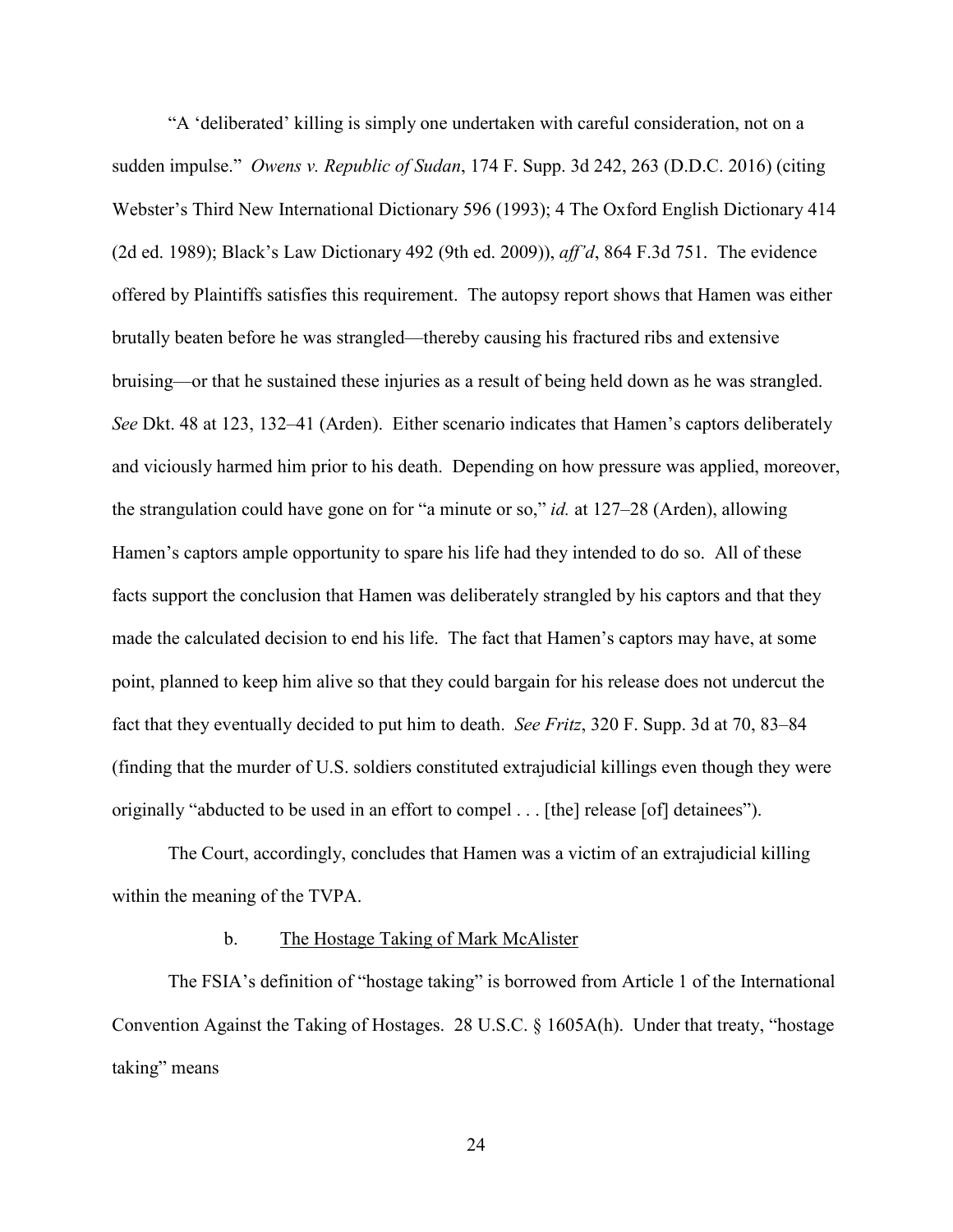*seiz[ing] or detain[ing]* and *threaten[ing] to kill, to injure or to continue to detain another person* . . . in order *to compel a third party*, namely, a State, an international governmental organization, a natural or juridical person, or a group of persons, *to do or abstain from doing any act* as an *explicit or implicit condition* for the release of the hostage . . . .

International Convention Against the Taking of Hostages, art. 1, Dec. 17, 1979, 1316 U.N.T.S. 205 (emphases added). Thus, to show that the hostage taker had the requisite purpose of detaining the individual, "the plaintiff must 'suggest[ ][a] demand for *quid pro quo* terms between . . . [the hostage-taker] and a third party whereby [the hostages] would have been released." *Simpson v. Socialist People's Libyan Arab Jamahiriya*, 470 F.3d 356, 360 (D.C. Cir. 2006) (first and second alterations in original).

 The Court concludes that the Houthis committed an act of "hostage taking" when they seized and detained Mark McAlister. There is sufficient evidence indicating that the Houthis abducted McAlister "in order to compel a third party" to make an exchange or payment as a condition of McAlister's release. First, McAlister and Hamen were specifically targeted as hostages at the Sana'a airport because they were American: They were initially singled out when a Houthi guard saw their American passports and confirmed that they were American, and a British national was permitted to leave the airport whereas McAlister and Hamen were not. Dkt. 48 at 60–61 (McAlister). The Houthi guards at the detention facility bragged to other prisoners that they were detaining two Americans and that they would get "something in exchange [for them], as they had done before." Dkt. 46-1 at 41–42, 44 (Al-Junaid Dep.). During McAlister's detention, the State Department was concerned about making his continued detention public because it would have increased his value to the Houthis. *See* Dkt. 49 at 149 (Crystal McAlister). Right before his release, McAlister witnessed an individual making a series of telephone calls, and his captors told him that the calls were to negotiate his release. *Id.* at 87 (McAlister). The CEO of AC4S also later told McAlister that he was released in exchange for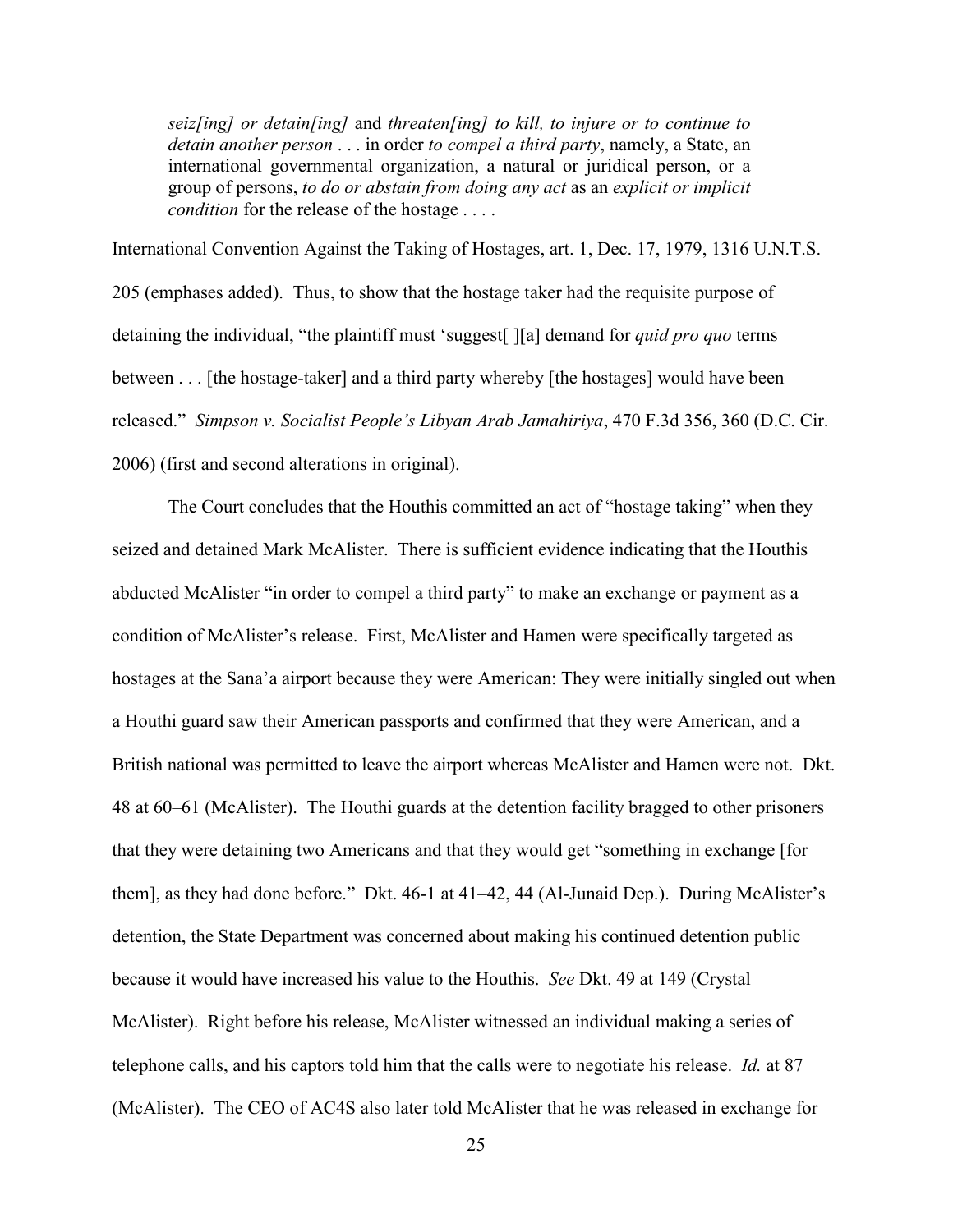monetary and other consideration. *Id.* at 89 (McAlister). Hostage-taking for ransom is also consistent with Houthi tactics, Dkt. 49 at 104 (Green); four other Americans had been abducted by the Houthis within the year prior to McAlister and Hamen's abductions, Dkt. 51-1 at 1 (Supp. Green Aff. ¶¶ 1–4); and other Americans in Yemen have only been permitted to leave the country after the payment of a ransom, Dkt. 48 at 157–60 (Sealed Witness).

Based on this evidence, the Court concludes that the Houthis committed "hostage taking" within the meaning of the International Convention Against the Taking of Hostages with respect to McAlister. Although the evidence also indicates that the Houthis likely committed acts of hostage taking with respect to Hamen as well, the Court need not reach this issue, as the Court's finding that the Houthis committed an extrajudicial killing of Hamen is sufficient to support liability.

# 2. *Iran's Provision of Material Support for the Houthis' Acts of Hostage Taking and Extrajudicial Killing*

The Court further concludes that Iran provided the Houthis with material support for the acts described above. The FSIA's definition of "material support or resources" is borrowed from 18 U.S.C. § 2339A, which defines "material support or resources" in relevant part as:

any property, tangible or intangible, or service, including currency or monetary instruments or financial securities, financial services, lodging, training, expert advice or assistance, safehouses, false documentation or identification, communications equipment, facilities, weapons, lethal substances, explosives, personnel . . . , and transportation, except medicine or religious materials.

18 U.S.C. § 2339A(b)(1). The evidence set forth above demonstrates that Iran provided

"material support or resources" to the Houthi militants in the form of weapons, financial support,

and training, both directly and indirectly through Hezbollah. *See generally supra* Part II.A.3.

Plaintiffs have presented a litany of evidence that Iran has provided the Houthis with weaponry

since at least 2009. Dkt. 49 at 63-66 (Green); *id.* at 10–14 (Pregent). Plaintiffs also presented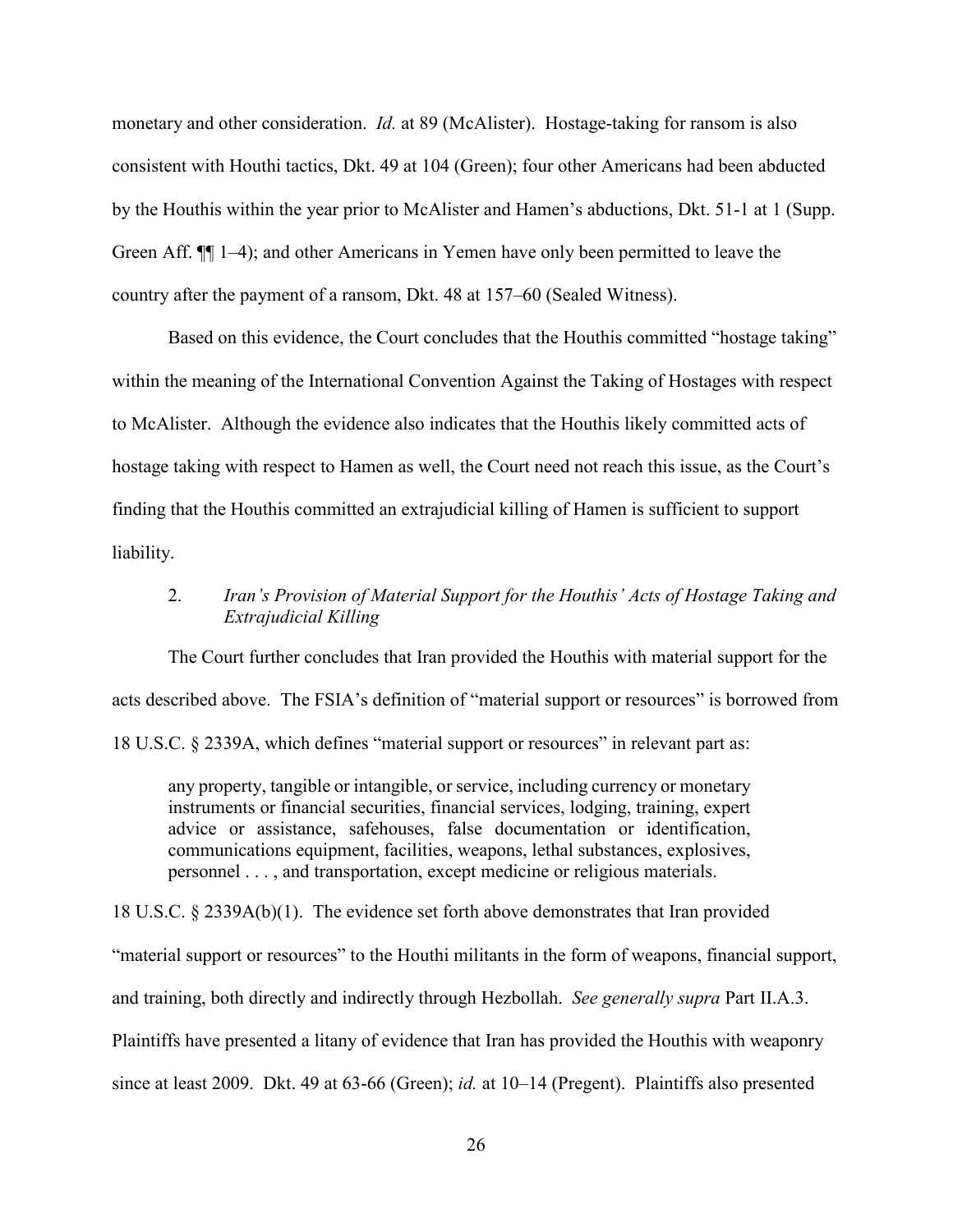evidence that Iran has provided financial assistance to the Houthis through Hezbollah. Dkt. 48 at 187–91 (Pregent); Ex. 11 at 1. And, finally, Iran has assigned a Qods Force officer as the leader of its efforts to "advise, assist, resource, and train the Houthis," Dkt. 32-4 at 8 (Green Aff. ¶ 32); Dkt. 49 at 53, 64, 96 (Green), and has facilitated the Houthis' training with Hezbollah's Unit 3800 in Yemen, Lebanon, Syria, and Iraq, Dkt. 49 at 96 (Green); Dkt. 48 at 191 (Pregent).

Plaintiffs have offered evidence that, without Iranian financial, military, and political support, the Houthis would not have been able to exert power or control outside of their home province of Saada; would not have been able to seize or maintain control of the capital city of Sana'a; and would not have developed the tactic of taking foreign nationals hostage. Dkt. 49 at 112 (Green); *id.* at 20–22 (Pregent). Even more to the point, Plaintiffs have offered evidence that, without Iran's backing, the Houthis would not have attempted to kidnap an American, nor would they have been able to do so without Iran's support. *Id.* at 16–17 (Pregent); *id.* at 69 (Green).

### 3. *Causation*

The only remaining requirement for finding a waiver of sovereign immunity under § 1605A is a showing that the injuries and deaths at issue were "caused by" Iran's provision of material support to the Houthis. 28 U.S.C.  $\S$  1605A(a)(1). The D.C. Circuit has held that this statutory language, like the similar language that previously appeared in 28 U.S.C. § 1605(a)(7) (repealed), "requires a causal connection" as a jurisdictional prerequisite to suit. *Kilburn*, 376 F.3d at 1127; *see also Owens*, 864 F.3d at 794–99. The Court of Appeals has rejected the contention that the plaintiff need establish "but for" causation, however, and has held that the statute "require[s] only a showing of 'proximate cause.'" *Kilburn*, 376 F.3d at 1128; *see also Owens v. BNP Paribas, S.A.*, 897 F.3d 266, 273 (D.C. Cir. 2018) (explaining that the Anti-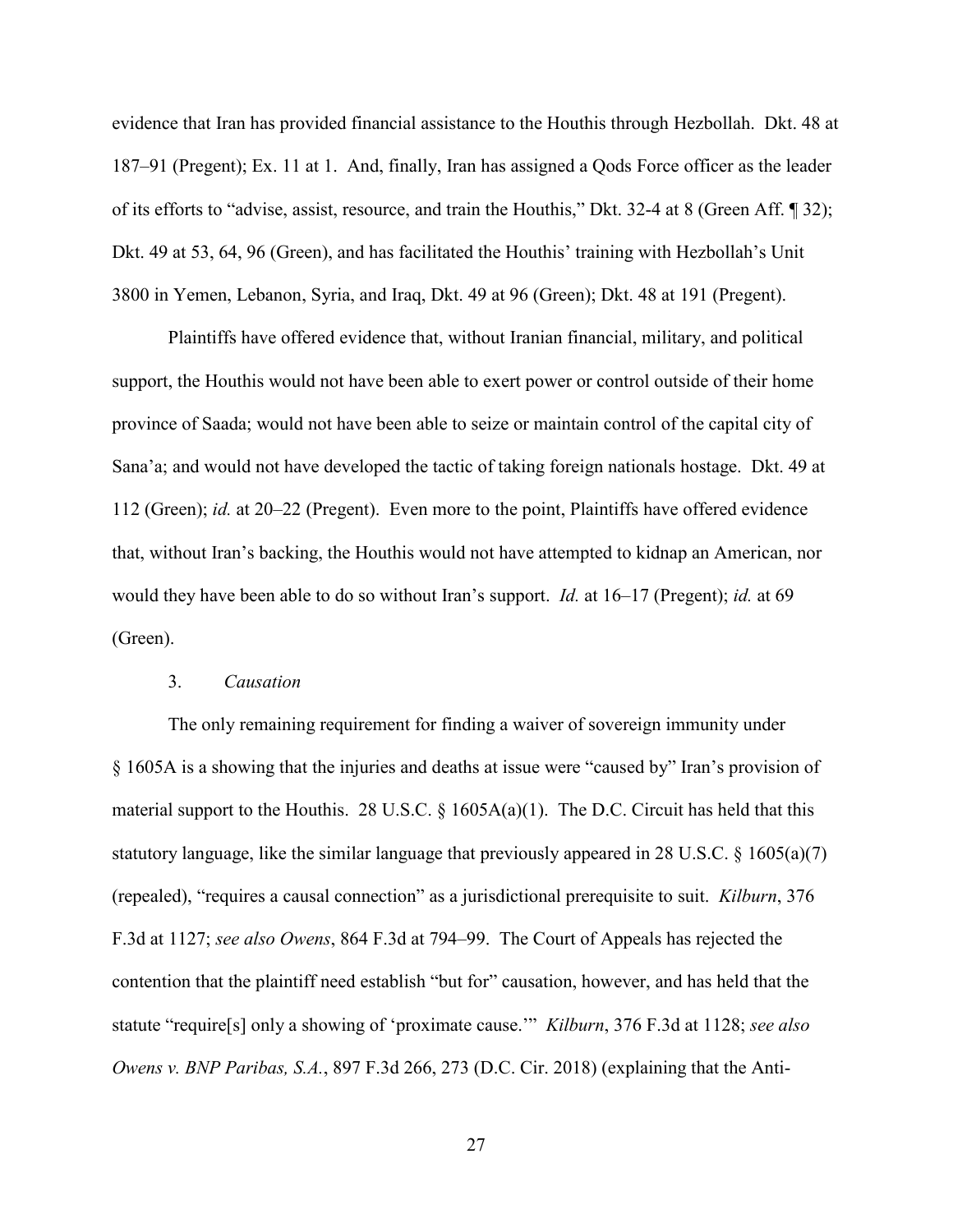Terrorism Act's "'by reason of' language demands a showing of proximate causation."). An FSIA plaintiff, accordingly, need not show that the defendant state "specifically knew of or intended its support to cause" a particular terrorist act. *Owens*, 864 F.3d at 798.

Under long-established law, proximate cause requires "some reasonable connection between the act or omission of the defendant and the damage which the plaintiff has suffered." *Kilburn*, 376 F.3d at 1128 (quoting Prosser & Keeton on the Law of Torts 263 (5th ed. 1984)); *see also Owens*, 864 F.3d at 794 (quoting same). The proximate cause inquiry "contains two similar but distinct elements." *Kilburn*, 376 F.3d at 1128. First, Plaintiffs must show that Iran's provision of support to the Houthis was "a 'substantial factor' in the sequence of events that led to the" hostage taking of McAlister and the extrajudicial killing Hamen. *Id.* (quoting *Rothstein v. UBS*, 708 F.3d 82, 91 (2d Cir. 2013)). Second, Plaintiffs must establish that McAllister's kidnapping and Hamen's death were "'reasonably foreseeable or anticipated as a natural consequence' of [Iran's] conduct." *Id.* (quoting *Rothstein*, 708 F.3d at 91).

The Court concludes that there is sufficient evidence in the record to satisfy this standard. The support Iran provided the Houthis was not only a "substantial factor" but a necessary precondition to the Houthis kidnapping of McAlister and Hamen. Without Iran's support, the Houthis would not have had control of the Sana'a airport in October 2015. *See* Dkt. 49 at 53–54, 112 (Green); *id.* at 20–22 (Pregent). Prior to Iran's support, the Houthis were "localized" to their home province, Dkt. 49 at 44 (Green), and would not have had the resources to seize Sana'a, *id.*  at 53–54 (Green). Iran's support put the Houthis in a position of power to commit acts of terrorism like the ones at issue in this case.

Beyond increasing the Houthis' influence in Yemen, Iran also provided the training and political backing necessary to enable and to embolden the Houthis to target and to kidnap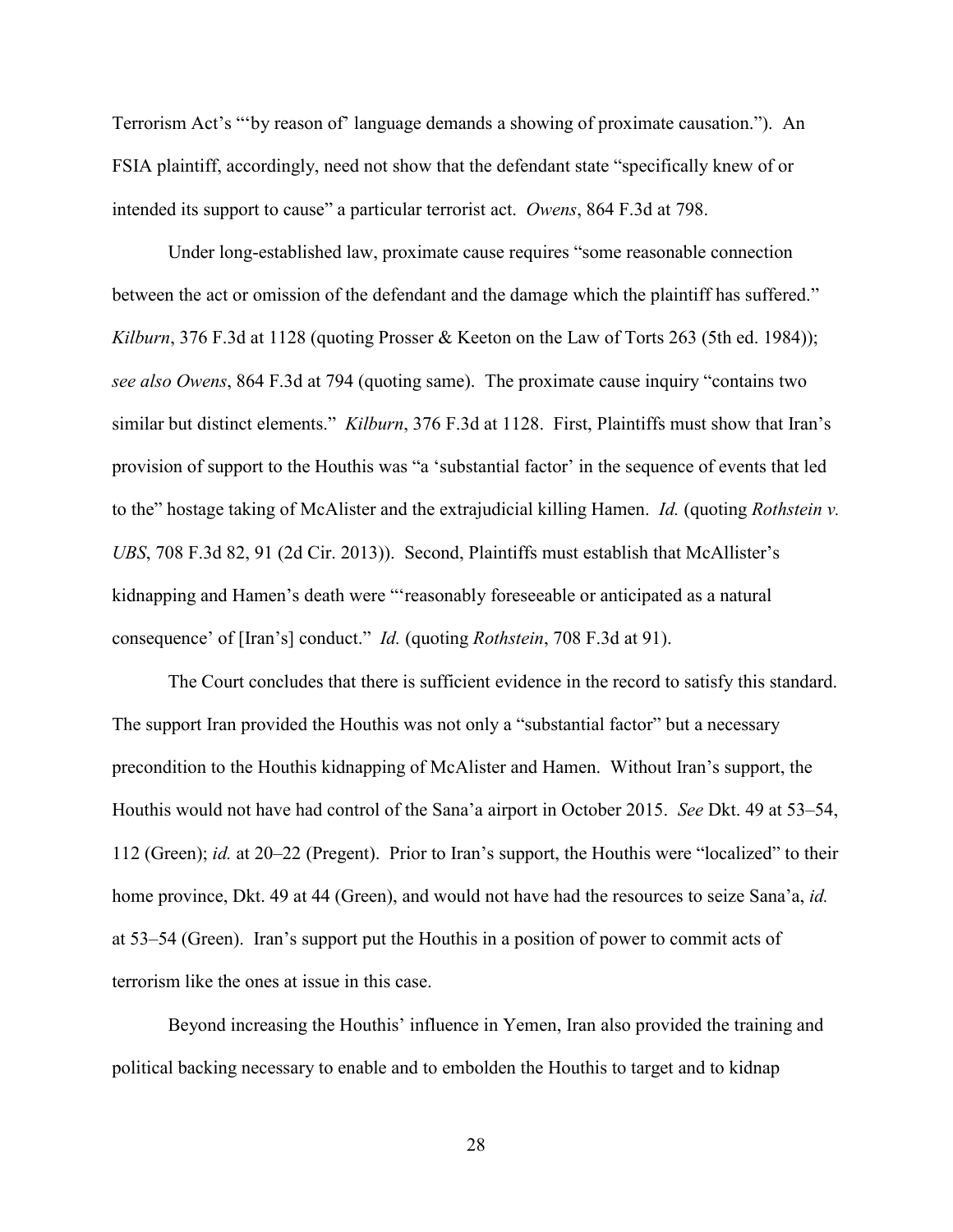Americans and to negotiate for their release. Plaintiffs have provided evidence that the Qods Force, either directly or through Hezbollah, "exports" to its proxies a "collection of behaviors[,] tactics, and capabilities," *id.* at 111 (Green), which includes training in "assassination and kidnapping training," Dkt. 48 at 182–83 (Pregent), and, in particular, the "taking of international hostages," Dkt. 49 at 107 (Green). There is also evidence that the Houthis have adopted the full range of those tactics, *see id.* at 96–107 (Green), including abducting 982 people for ransom and engaging in 796 documented cases of torture between September 2014 and August 2015, *id.* at 101 (Green); Ex. 39 at 4–5, 16. Plaintiffs have presented evidence that, beginning in 2015, the Houthis began kidnapping Americans, in particular, and holding them for ransom, Dkt. 51-1 at 1 (Green Supp. Aff. ¶¶ 1–4) (attesting that there have been four previous Houthi kidnappings of U.S. citizens); Dkt. 49 at 108 (Green), after the maturation of Iranian military and political backing, Dkt. 49 at 112–13 (Green). Plaintiffs' experts convincingly opined that the abduction of McAlister and Hamen were "consistent" with Iranian tactics. Dkt. 49 at 110–11 (Green); Dkt. 49 at 16 (Pregent).

In addition to training, Iran has provided the political backing and tactical support necessary for the Houthis to execute a high-stakes abduction of Americans. Plaintiffs presented evidence that, due to the risk and complexity of kidnapping Americans and bargaining for their release, the Houthis would not have attempted to do so without the support of Iran, Dkt. 49 at 69 (Green); *id.* at 16–17, 21–22 (Pregent), and that Iran would have been made aware of any hostage-taking the Houthis carried out, *id.* at 21–22 (Pregent). Even more to the point, Plaintiffs have presented evidence that the Qods Force encourages its proxies to kidnap Americans by providing "kidnapping incentives" in the form of a "bounty or reward for . . . high value targets." Dkt. 48 at 191–92 (Pregent); Dkt. 49 at 22 (Pregent). And, from Iran's perspective, the "highest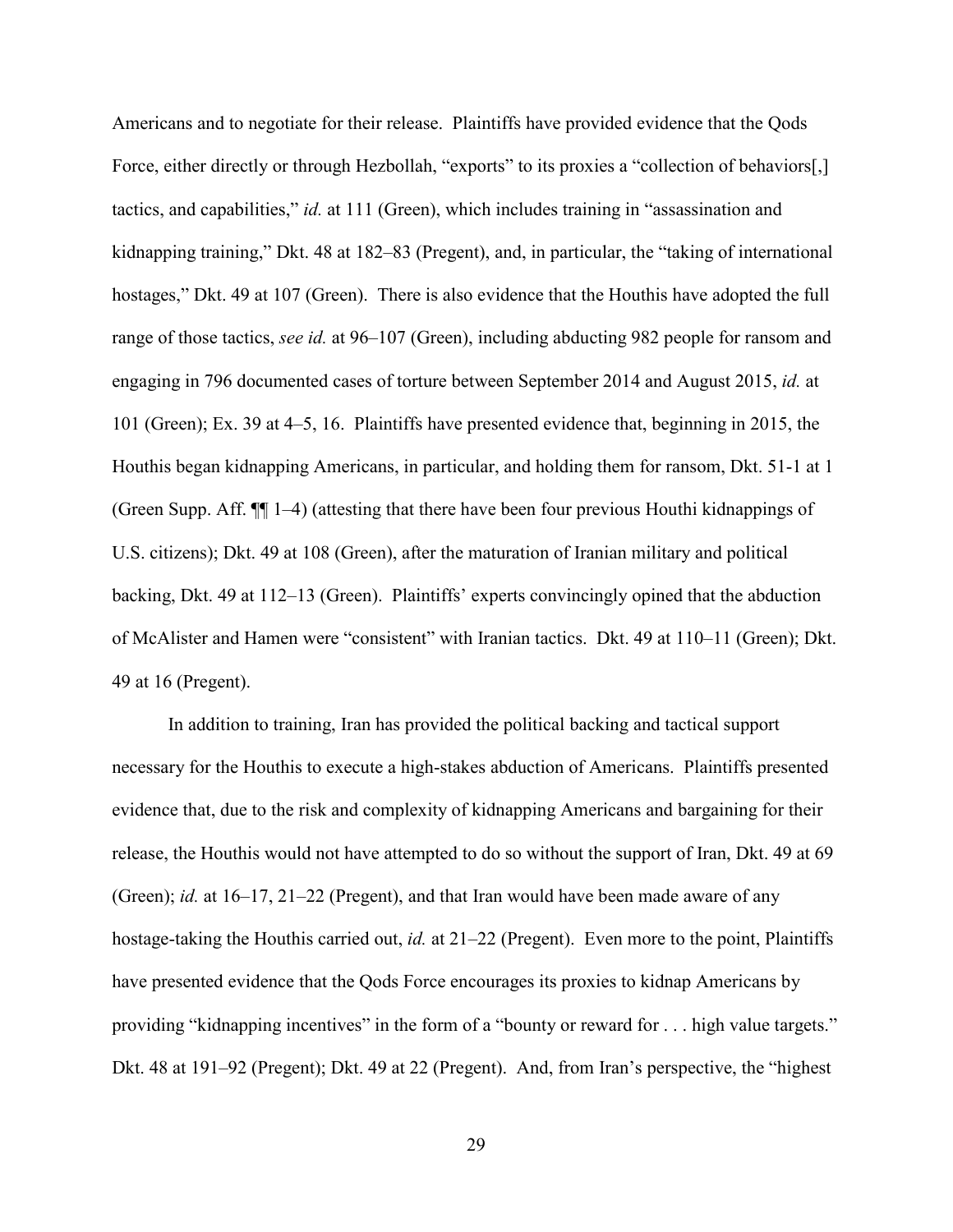value target [a proxy] can kidnap would be an American." Dkt. 48 at 192 (Pregent). With respect to the hostage taking of Mark McAlister, the fact that the Houthi negotiator would "make a phone call, he'd wait, then he'd answer the phone, then he'd make another phone call," Dkt. 50 at 24 (Closing Statement); *see also* Dkt. 48 at 101 (McAlister), together with the expert testimony that the Qods Force provided training to the Houthis on international hostage taking, and that the Houthis would not have proceeded without Iranian approval, evinces a likelihood that the negotiator was conferring with an Iranian or Hezzbollah contact to strategize about or to seek approval for the terms of McAlister's release. And with respect to the extrajudicial killing of John Hamen, Iranian assistance in kidnapping Americans was a "substantial factor" in the sequence of events leading to Hamen's death. *See* Dkt. 50 at 17 (Closing Statement).

Accordingly, the Court concludes that Iran's support was a "substantial factor" in the hostage-taking of Mark McAlister and the extrajudicial killing of John Hamen.

For similar reasons, the hostage-taking of McAlister and murder of Hamen were "'reasonably foreseeable or anticipated as a natural consequence' of [Iran's] material support." *Owens*, 864 F.3d at 798 (quoting *Rothstein*, 708 F.3d at 91). In assessing reasonable foreseeability, the Court must consider "the broader context" of Iran's conduct. *Id*. In this respect, it is clear that Iran's assistance made it possible for the Houthis—a militant group that chants "Death to America" and has a history of kidnapping local dissenters and holding them for ransom—to become a regional power and to assume a position of control where it could execute abductions and killings of U.S. citizens. In the years preceding the abductions of McAlister and Hamen, moreover, Iran provided training (either directly or through Hezbollah), which included "assassination and kidnapping training," Dkt. 48 at 182–83 (Pregent), and, in particular, the "taking of international hostages," Dkt. 49 at 107 (Green). Iran also encourages their proxies to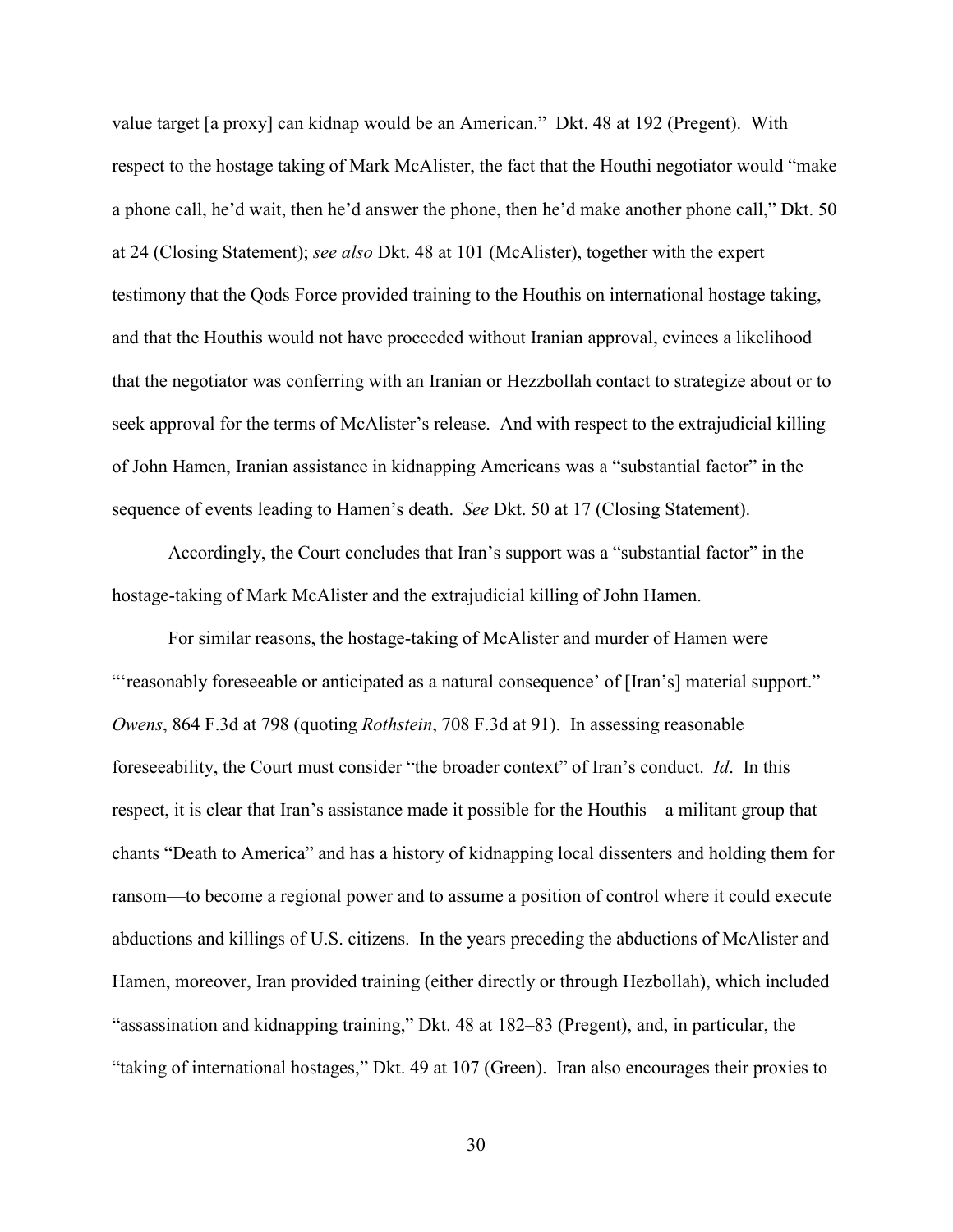kidnap Americans. Dkt. 48 at 191–92 (Pregent); Dkt. 49 at 22 (Pregent). That one of Iran's proxies acted to abduct and detain Americans is not only a "reasonably foreseeable" "natural consequence," *Owens*, 864 F.3d at 798, but a desired result of Iran's training and directives. That one of the Americans was also brutally killed was, "by any reasonable measure, a foreseeable consequence of Iran's support." *See Fritz*, 320 F. Supp. at 86. Finally, although specific intent is not required to establish causation, *Owens*, 864 F.3d at 798, Plaintiffs have submitted evidence that, even if Iran had not been involved at "the hour of the kidnapping," it would have been notified once McAlister and Hamen were in the Houthis custody and the Houthis could not have "h[e]ld Americans without the IRGC-Qods Force allowing it" to do so. Dkt. 49 at 20–22 (Pregent); *see also id.* at 69 (Green).

Having determined that Iran provided material support for the Houthis and that this support "caused" the hostage-taking of McAlister and extrajudicial killing of Hamen, the Court finds that this case falls squarely within the state-sponsored terrorism exception to the FSIA. $^6$  $^6$ *See* 28 U.S.C. § 1605A(a)(1). As a result, the Islamic Republic of Iran is not entitled to foreign sovereign immunity, and the Court possesses subject-matter jurisdiction over Plaintiffs' claims. *See* 28 U.S.C. §§ 1330(a), 1605A(a)(1).

### 4. *Federal Cause of Action*

 $\overline{a}$ 

Having concluded that the Court possesses subject-matter jurisdiction, little else is required to show that Plaintiffs are entitled to relief under the federal cause of action the Congress enacted in 2008 as part of the National Defense Authorization Act. *See* Pub. L. No.

<span id="page-30-0"></span> $6$  The fact that most of the Plaintiffs in this case are "third-party claimant[s]" rather than "the legal representative[s] of [the] victim[s] [who were] physically injured" does not divest this Court of subject-matter jurisdiction. *Owens*, 864 F.3d at 807. "Who in particular may bring a claim against a foreign sovereign is a question of substantive law, wholly separate from the question of [federal courts'] jurisdiction." *Id.*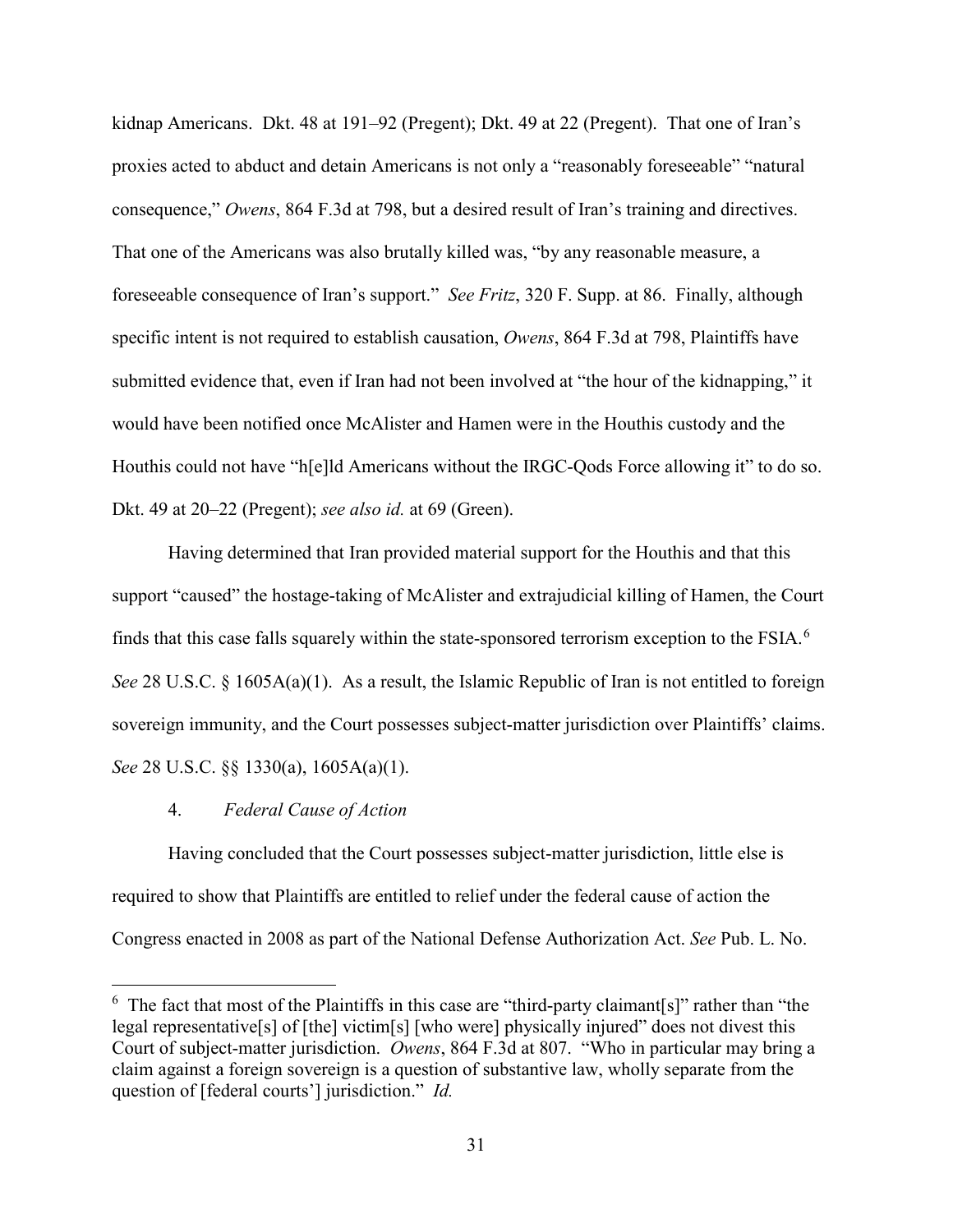110-181, § 1083, 122 Stat. 338–44 (2008) (codified at 28 U.S.C. § 1605A(c)). There is almost total "overlap between the elements of  $\lbrack \S \rbrack$  1605A(c)'s] cause of action and the terrorism exception to foreign sovereign immunity," *Foley*, 249 F. Supp. at 205, and a plaintiff who offers proof sufficient to establish a waiver of foreign sovereign immunity under § 1605A(a) has also established entitlement to relief as a matter of federal law—with one minor exception. For the "personal injury or death caused by" any of the acts described in the state-sponsor of terror waiver of foreign sovereign immunity and over "which the courts of the United States may maintain jurisdiction under [§ 1605A] for money damages," 28 U.S.C. § 1605A(c), a foreign state designated as a sponsor of terrorism is only liable to "a national of the United States," "a member of the armed forces," "an employee [or contractor] of the [U.S.] Government . . . acting within the scope of the employee's employment," or "the legal representative of " any such person. *Id.* Because all the Plaintiffs are U.S. nationals or representatives of U.S. nationals, Plaintiffs have, for the reasons described above, carried their burden on demonstrating that they are entitled to relief under  $\S$  1605A(c).

### **B. Personal Jurisdiction**

The Court also concludes that it has personal jurisdiction over the Islamic Republic of Iran. Under the FSIA, the Court has personal jurisdiction over a foreign state "as to every claim for relief over which the [Court] ha[s] jurisdiction . . . where service has been made under section 1608." 28 U.S.C. § 1330(b). Thus, "[i]n order to sue a foreign state or one of its political subdivisions, a plaintiff must effect service in compliance with" 28 U.S.C. § 1608(a). *Barot v. Embassy of the Republic of Zam.*, 785 F.3d 26, 27 (D.C. Cir. 2015).

Section 1608(a) sets forth four methods of service in descending order of preference: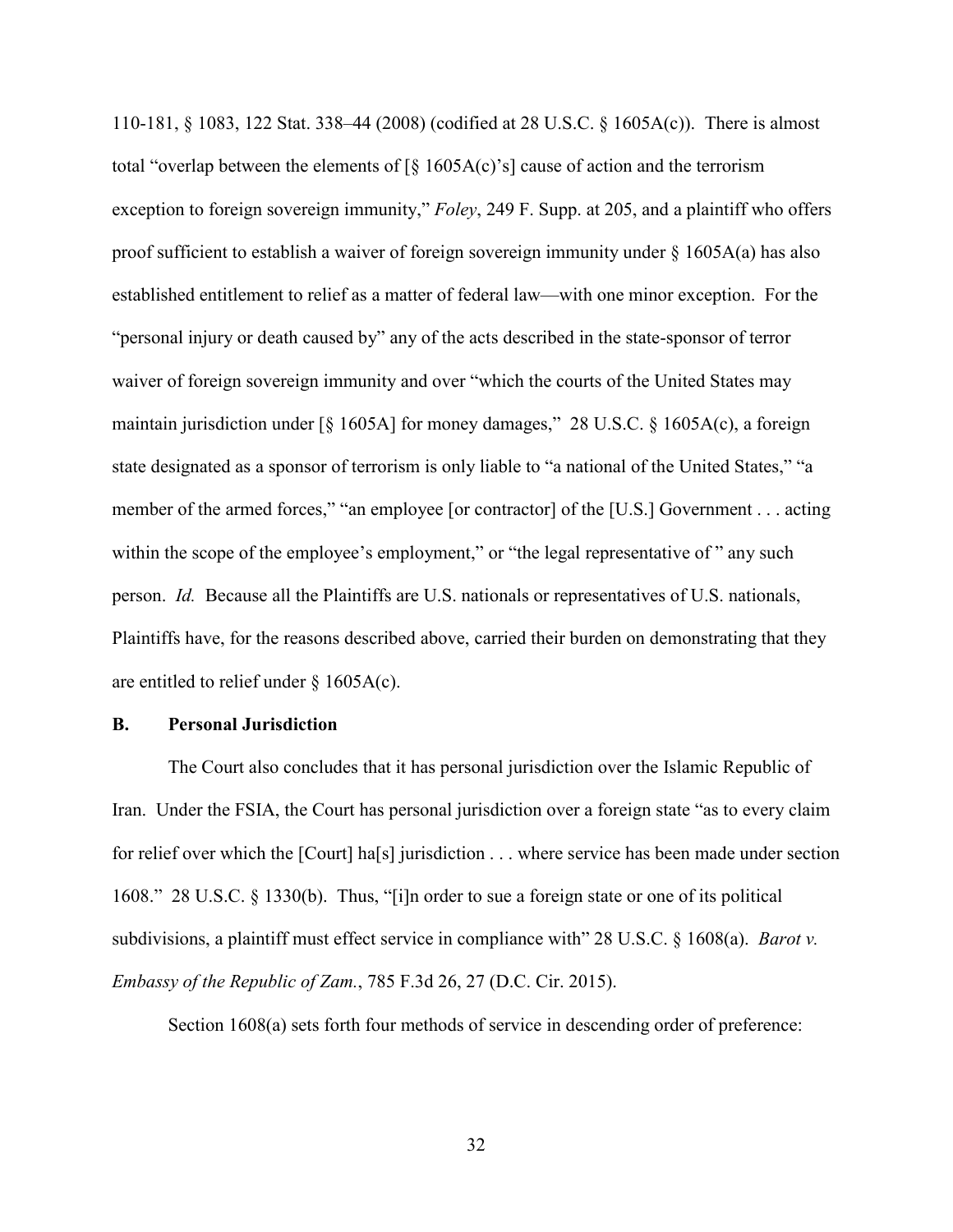- (1) by delivery of a copy of the summons and complaint in accordance with any special arrangement for service between the plaintiff and the foreign state or political subdivision; or
- (2) if no special arrangement exists, by delivery of a copy of the summons and complaint in accordance with an applicable international convention on service of judicial documents; or
- (3) if service cannot be made under paragraphs (1) or (2), by sending a copy of the summons and complaint and a notice of suit, together with a translation of each into the official language of the foreign state, by any form of mail requiring a signed receipt, to be addressed and dispatched by the clerk of the court to the head of the ministry of foreign affairs of the foreign state concerned; or
- (4) if service cannot be made within 30 days under paragraph (3), by sending two copies of the summons and complaint and a notice of suit, together with a translation of each into the official language of the foreign state, by any form of mail requiring a signed receipt, to be addressed and dispatched by the clerk of the court to the Secretary of State in Washington, District of Columbia, to the attention of the Director of Special Consular Services and the Secretary shall transmit one copy of the papers through diplomatic channels to the foreign state and shall send to the clerk of the court a certified copy of the diplomatic note indicating when the papers were transmitted.

# 28 U.S.C. § 1608(a).

The first two mechanisms of effecting service—by delivery of the summons and complaint either "in accordance with any special arrangement for service between the plaintiff and the foreign state" under  $\S 1608(a)(1)$  or "in accordance with an applicable international convention on service of judicial documents" under  $\S 1608(a)(2)$ —were not available to Plaintiffs in this case. No "special arrangement" governs service between Plaintiffs and Iran, and "Iran is not party to an 'international convention on service of judicial documents,'" *Ben-Rafael v. Islamic Republic of Iran*, 540 F. Supp. 2d 39, 52 (D.D.C. 2008) (internal citations omitted).

As a result, Plaintiffs attempted service under the third alternative, which requires service by mail from the Clerk of the Court to the head of the ministry of foreign affairs of the foreign state. 28 U.S.C. § 1608(a)(3). On June 21, 2017, Plaintiffs initiated service to Iran under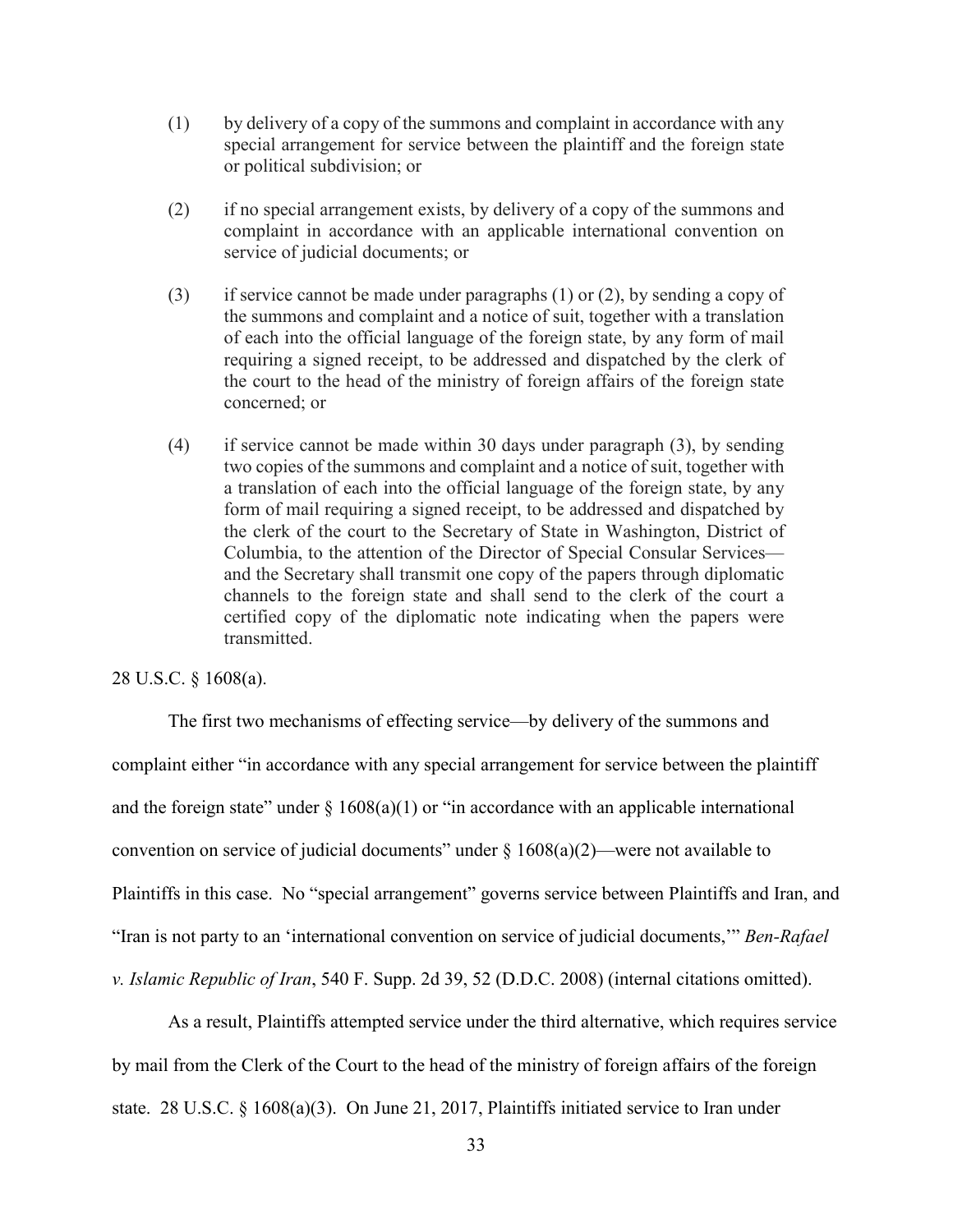§ 1608(a)(3). Dkt. 20. The Clerk of Court mailed the relevant documents to Iran on June 26, 2017. Dkt. 21. Plaintiffs notified the Court that the mailing was returned as undeliverable. Dkt. 24 at 2.

Finally, Plaintiffs served Defendants under § 1608(a)(4). Dkt. 23. That provision requires service by mail from the Clerk of Court to the Secretary of State, who must then transmit the required material through diplomatic channels to the foreign state. 28 U.S.C. § 1608(a)(4). The Department of State must then send "the Clerk of the Court a certified copy of the diplomatic note indicating when the papers were transmitted." *Id.* Plaintiffs provided the Clerk with the relevant documents and requested service pursuant to  $\S$  1608(a)(4) on July 27, 2017. Dkt. 22. The Clerk mailed these materials to the State Department on August 8, 2017. Dkt. 23. On January 26, 2018, the State Department notified the Clerk that the documents had been delivered to the Islamic Republic of Iran. Dkt. 25. As the Department explained, "[b]ecause the United States does not maintain diplomatic relations with the government of Iran," the documents were transmitted to the Embassy of Switzerland in Iran, which then transmitted the materials to the Iranian Ministry of Foreign Affairs on December 27, 2017. *Id.* at 1, 4. The Swiss Embassy reported that the Iranian Ministry of Foreign Affairs "refused" to accept the documents that same day. *Id.* at 4. After the Islamic Republic of Iran failed to respond, the Clerk entered a default. Dkt. 27.

Plaintiffs efforts to serve Iran satisfied the requirements of  $\S$  1608(a)(4). Because Plaintiffs accomplished service under 28 U.S.C. § 1608(a)(4) on the Islamic Republic of Iran, the Court possesses personal jurisdiction over Defendant. *See* 28 U.S.C. § 1330(b).